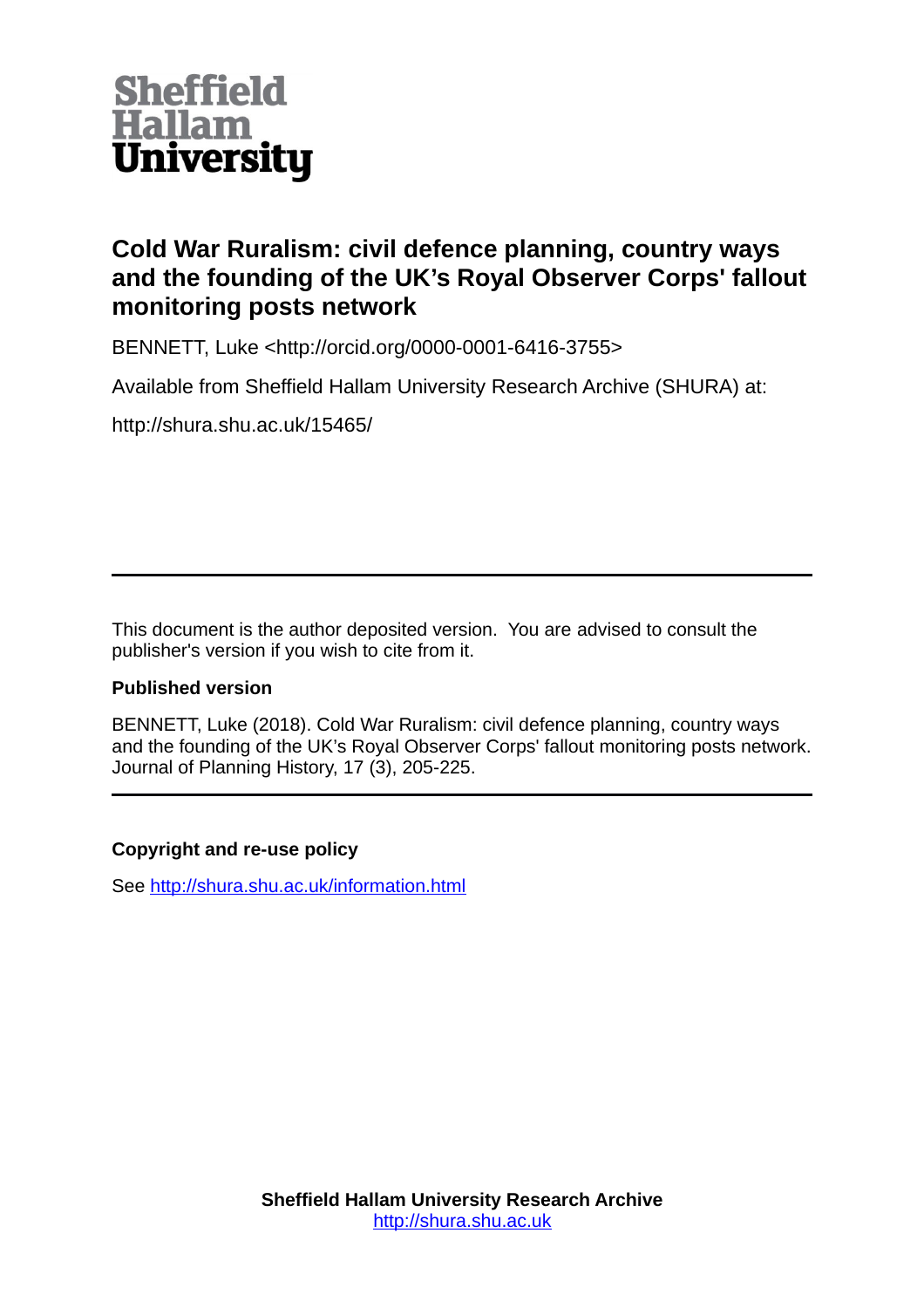# *Cold War Ruralism: civil defence planning, country ways and the founding of the UK's Royal Observer Corps' fallout monitoring posts network*

# **Luke Bennett\***

# **Short biography**

Luke Bennett is Reader in Space, Place and Law in the Department of the Natural & Built Environment at Sheffield Hallam University. Following an earlier career as a solicitor specialising in environmental law, Luke's research now examines how law, spatiality, materiality and culture intersect within the formation, management and proliferation of specific place-types. His research has a particular emphasis upon industrial and military land uses, their spatial forms and the practices that sustain them. Luke has researched the rise and fall of cold war bunker-building in the UK. He is the editor of *In the Ruins of the Cold War Bunker: affect, materiality and meaning making* (London, UK: Rowman & Littlefield International, 2017).

\*Sheffield Hallam University, Sheffield, UK

## **Corresponding Author:**

Luke Bennett, Sheffield Hallam University, Department of the Natural & Built Environment, Norfolk 306, City Campus, Howard Street, Sheffield, S1 1WB, United Kingdom.

Email: [l.e.bennett@shu.ac.uk](mailto:l.e.bennett@shu.ac.uk)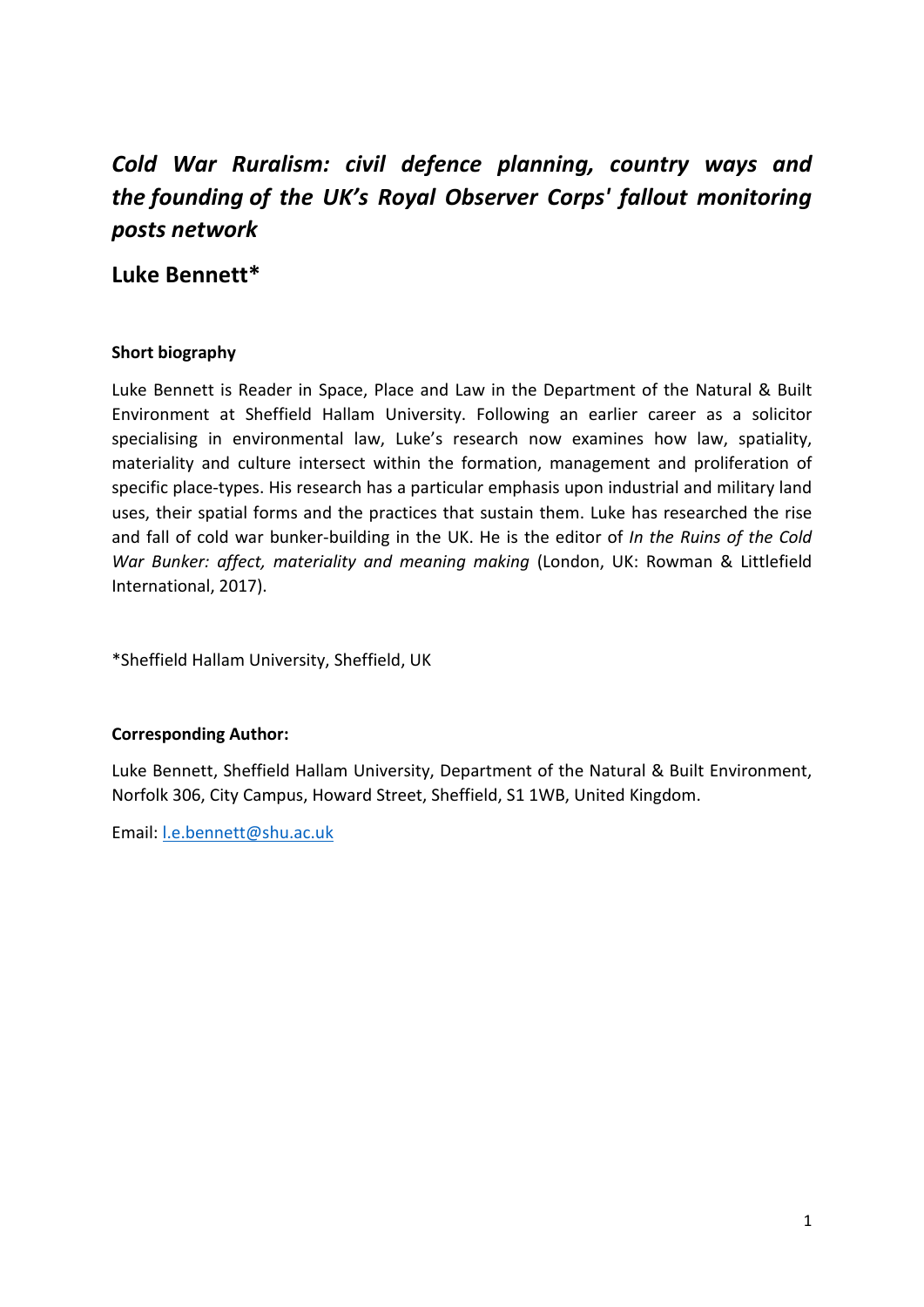# *Cold War Ruralism: civil defence planning, country ways and the founding of the UK's Royal Observer Corps' fallout monitoring posts network*

#### **Abstract**

1954 saw the first public detonation of an H-bomb, a weapon whose radioactive fallout challenged existing spatialised notions of targeting and post-attack recovery by making a whole country vulnerable to the vagaries of drifting toxic clouds that drew no distinction between urban centres and rural periphery. In response, the UK government established a network of 1,518 underground nuclear fallout monitoring posts spread uniformly across the country. This article considers how planning for this new reality brought a diffusion of cold war urban anxieties and ways of doing into the UK countryside, but in a way that was awkward and approximate.

#### **Keywords**

H-bomb, civil defence, fallout, ruralism, urbanism, positive planning, nuclear war, cold war, bunkers.

This article considers the implications of the rise of the H-bomb for the United Kingdom's experience during the 1950s of "cold war urbanism", and that expression is taken here to encompass (1) the influence of cold war anxieties upon urbanists, their professional discourses and practices and (2) the production of built environments shaped by, or in service of cold war objectives. In short, cold war urbanism is how urbanists thought and built in response to the cold war. This article will pursue its investigation of the UK's experience of cold war urbanism primarily by presenting a case study that considers the planning and implementation of one of the few conspicuously cold war motivated building schemes actually undertaken in the UK: the creation of a network of 1,518 underground nuclear fallout monitoring posts spread uniformly across the countryside.

#### **Situating urbanism & cold war urbanism**

In looking at the UK experience, and in turning scholarly attention to rural areas rather than urban centres, this article seeks to open-up a new perspective on the study of cold war urbanism. To date scholarship on cold war urbanism has mainly been presented in a North American context<sup>[1](#page-24-0)</sup>, and has been conspicuously urban-centric<sup>[2](#page-24-1)</sup>. At one level this is unsurprising, as (as its name would suggest) the urbanist discourse itself has always been avowedly urban-centric. Throughout the  $20<sup>th</sup>$  century urban growth was seen as a phenomenon needing evaluation and direction by dedicated urban-centric professionals: the urbanists. Whether in clearing slums, promoting 'new towns' or pioneering new, efficient road schemes urbanists' mission and their professional identity was always directed towards urban centres. However, this article will take urbanism to have become,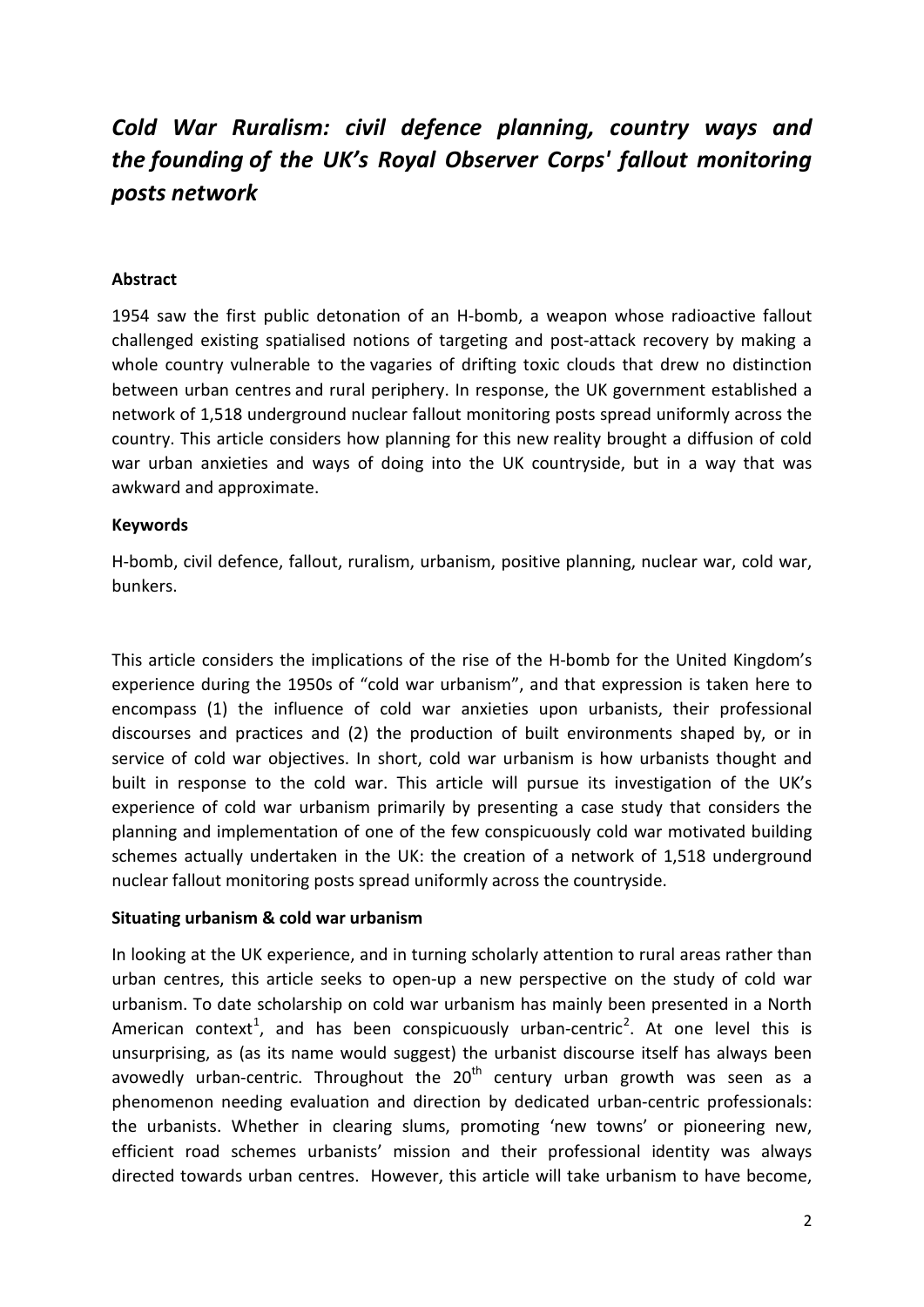by the mid  $20<sup>th</sup>$  century, a pervasive mode of thinking about and implementing the planning and design of built environments *per se* and whose reach was not by then entirely confined to urban centres.

By 1945, buoyed by an ascendant modernism and an unrivalled public appetite for state-led intervention in the wake of the command economy years of World War II, urbanists were well-placed to summon forth more efficient modes of settlement as part of post-war reconstruction, and they had a broad public mandate to unleash change upon urban-centres through sound planning, good design and technocratic unsentimentality. As Klemek has shown, on both sides of the Atlantic<sup>[3](#page-24-2)</sup> (though each via different processes) professional urbanists – and particularly planners – were in the ascendant and it was no surprise that others would soon see them as having a key role to play in responding to the threat of nuclear war that the rise of cold war tensions brought from 1948 onwards. Thus campaigning U.S. nuclear scientist Ralph Lapp could declare in 1949 that the American public's future vulnerability lay "in the hands of city planners"<sup>[4](#page-24-3)</sup>.

The cold war urbanism thesis posits that the cold war's real – albeit at times quite subtle and indirect – ideological and material impacts and influences can be detected in the discourse, collaborations and projects of urbanists (principally urban planners and architects) in the first two decades of the cold war. Over the last 15 years scholarship has sought to frame and to investigate the logics and effects of this cold war urbanism, and specifically to show how urbanists came to be co-opted into the cold war effort – on the home front at least. In an important – and early – contribution to this field Tobin<sup>[5](#page-24-4)</sup> showed how US postwar suburbanisation was at least in part facilitated by cold war concerns to decentralise both war production and residential settlement, so as to reduce the ease of Soviet targeting of existing urban concentrations of industry and population. This facilitation was subtle and not coercive, but acted out via a combination of fiscal incentives and discursive support. A good example of the latter is the US Congress approving legislation for a massive expansion of the interstate highway network in 1956 after its promoters ascribed city-evacuation and other defence benefits to the new infrastructure. Thus, both Farish<sup>[6](#page-24-5)</sup> and Light identify cold war urbanism as primarily a mutually reinforcing intellectual compact with goals like population dispersal presenting as an opportunity for urbanists and defence intellectuals alike. As Light puts it:

"During the 1940s and 1950s…civil defense initiatives offered important social settings for several groups – defense experts, atomic scientists, urban planners, and city managers – to come together in conversation about topics from highway planning to shelter design to future city form"<sup>[7](#page-24-6)</sup>

Meanwhile Monteyne has shown how architects became willingly co-opted into shelter survey programmes and promoted shelter designs (e.g. as bunker architecture for civic buildings). In his account of the US' experience of cold war urbanism Monteyne observes both that much of the activity was consumed in plan-making that never materialised in any particular building projects, and also that the US experience was "middle of the road"<sup>[8](#page-24-7)</sup>, in comparison to the compulsory shelter building policies enacted in countries such as Switzerland and the Soviet Union and at the other pole – the zone of lesser activity than the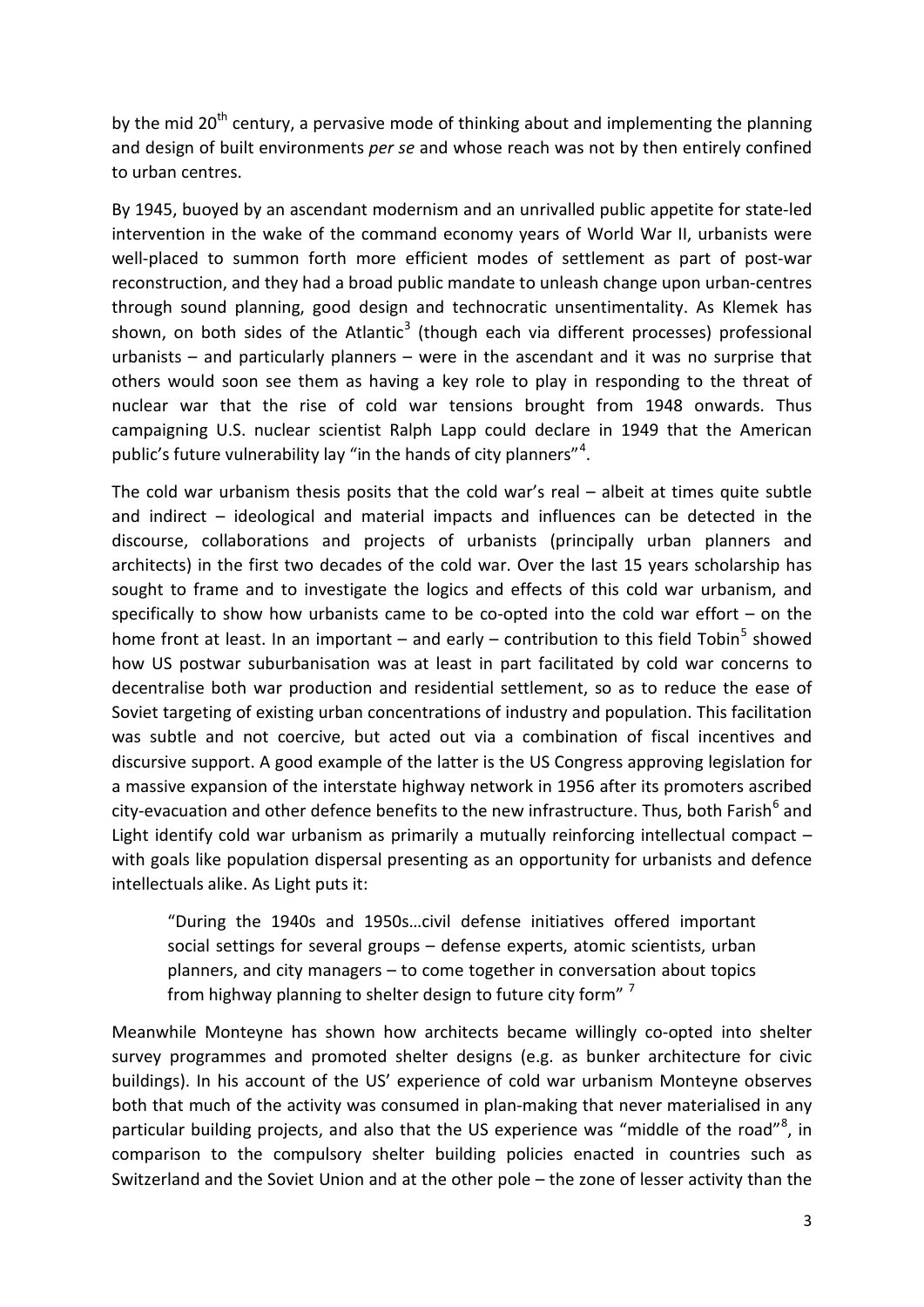$US -$  the ambivalence seemingly to the fore in the UK, where even less was actually implemented.

The UK's experience was not, however entirely passive to the cold war's threat. In the period 1945 to 1955 the UK Government and its planners sought to interpret the cold war's threats to the nation's built environment, and how best to plan for, and materially respond to such threats, albeit within the nation's constrained political, economic and geographical context. The 'British way' entailed considerable waves of strategic planning endeavour by many disciplines (some urbanist, others not), at least in the cold war's first decade. This planning sought to understand – and to spatialise – the new realities likely to be presented by ever greater Soviet nuclear offensive capability, and to devise contingency plans of how a future war could be responded to on the home front. But, as Grant<sup>[9](#page-24-8)</sup> has noted, much of this activity was confined to paperwork  $-$  in the UK the physical implementation of cold war related building projects was very limited indeed, and in contrast to the US experience there were no surveys of the built environment seeking out shelter potential amongst existing building stock, and there was no protolyzing by institutions or individuals about shelter design and/or the dual purposing of conventional building projects. And there was certainly no actual programme of public shelter building.

This instinct to *plan* for nuclear war needs consideration, as it appears to form the base-line for cold war urbanism, and an analysis of the UK experience of plan-making will be presented below. However, arguably the true test of the impact of the cold war upon urbanism should be an assessment of what was actually *built*, the practices by which that building was achieved and (in the UK experience at least) where that development actually occurred. And with regard to *where*, this article will show how the UK's limited material response within the built environment to the threat of nuclear war often took place away from urban centres, and where it took the form of nuclear bomber bases, continuity of government bunkers (which have been extensively documented by others<sup>10</sup>) and in the underground nuclear fallout monitoring post network that will be the subject of this article's case study. This apparent dislocation of the UK's cold war urbanism – its decamping to the countryside – in turn raises questions about what happens when urbanism is called upon to act away from urban centres and how its practices, concerns and preoccupations may manifest differently there and/or have to adapt. In short, it requires us to characterise a cold war ruralism as a previously under-explored variant of cold war urbanism.

But before turning to the case study, we must set out the journey that leads to it. To do so we must first consider why in the late 1940s the UK actually seemed primed to develop a cold war urbanism more potent than that which scholars have charted in the US, and we must then explain why by the early 1950s (even before the rise of the H-bomb) that prospect had come to appear ever less likely.

#### **Understanding why cold war urbanism didn't flourish in the UK**

As the Second World War drew to a close in 1945 Britain emerged from that conflict with urbanism in the ascendant, its rise fuelled by the "emergence of a mass consensus for planning $"^{11}$ . Schemes of inquiry between the wars had culminated in reports issued during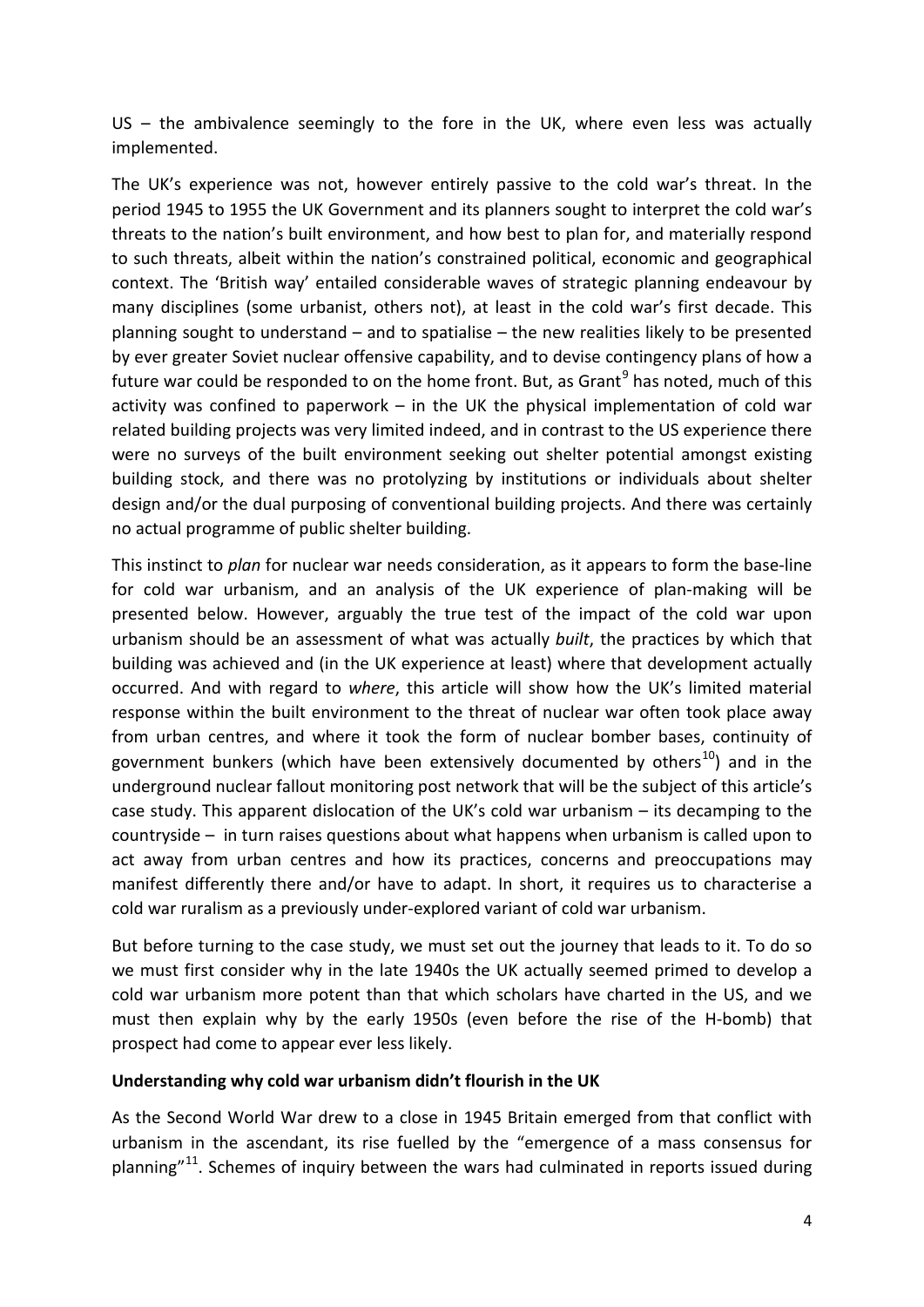the war that were now set to feed directly into the incoming Labour (socialist) government's political programme of delivering marked improvement of the social and urban realm by utilising all of the planning and command economy tools honed by the state during the war years. As Cherry put it, in this era planners felt valued, listened to and well-armed now as

"a new machinery of government was established and far-reaching planning legislation provided the basis for a freshly devised planning system. A mood of post-war reconstruction charged planning with new responsibilities. The profession responded with new-found self confidence."<sup>[12](#page-24-11)</sup>

Urban planning had  $-$  it seemed  $-$  politically come of age, the post-war welfare state consensus providing a driving engine for an energetic urbanism, expressing as both a nowconfident professional practice and a moral mission. And it was assumed that the New Jerusalem would largely be built by the state, and that money would be no object, as it

"came to be argued that if weapons of war could be produced in such profusion, seemingly regardless of expense, then community facilities in the subsequent peace could not be denied; tanks, aircraft and ships would give way to houses, schools and hospitals, just as much by the effort of the state. By 1945 it could safely be assumed that government would continue to play a major role in directing the economy. $^{\prime\prime}$ <sup>[13](#page-24-12)</sup>

The immediate post war years were therefore an era of "positive planning"<sup>[14](#page-24-13)</sup>: with the planners leading the assault in urban renewal campaigns sweeping away the illogical clutter of the *ad-hoc* past. Nowadays we see spatial planning as balance-finding, amelioration, controlling externalities – rather than directive, but we need to appreciate that under high modernism it was intended to be directive, with the state and its local organs leading the way. In reflection of this the 1947 Town & Country Planning Act had framed development as essentially a plan- and local government-led process, specifically placing an emphasis on local government as the developer of most houses, schools, factories and shops (and under the oversight of central government strategic planners). In this iteration of the spatial planning system it was assumed that the role of "negative planning" (planning control over private development) was but a minor feature of the system.

The British post-war model then saw the state, and its planning activities, as the main agent of public betterment. Robert Fishman has defined planning as "collective action for common good"[15](#page-24-14). Working within a progressive urbanist lens, planning's goal has always been improvement of the socio-spatial circumstances of a population, in short a project aimed at making things better. The modernism at the heart of the mid-20<sup>th</sup> century planning ethos believed that improvement doesn't happen within the built environment by accident, but instead through co-ordinated expert-enabled design. The post-war consensus (still) saw virtue in a "meliorist administrative state" $16$  that was "imposing rational new form on cities" $17$  fuelled by a faith in science and progress, and this was the era in which such schemes could actually be implemented (rather than just theorised). By the early 1950s British urban planning was technocratic rather than utopian – fuelled by functionalism, physical determinism and the experience of total war. Thus the ascendant, mid-century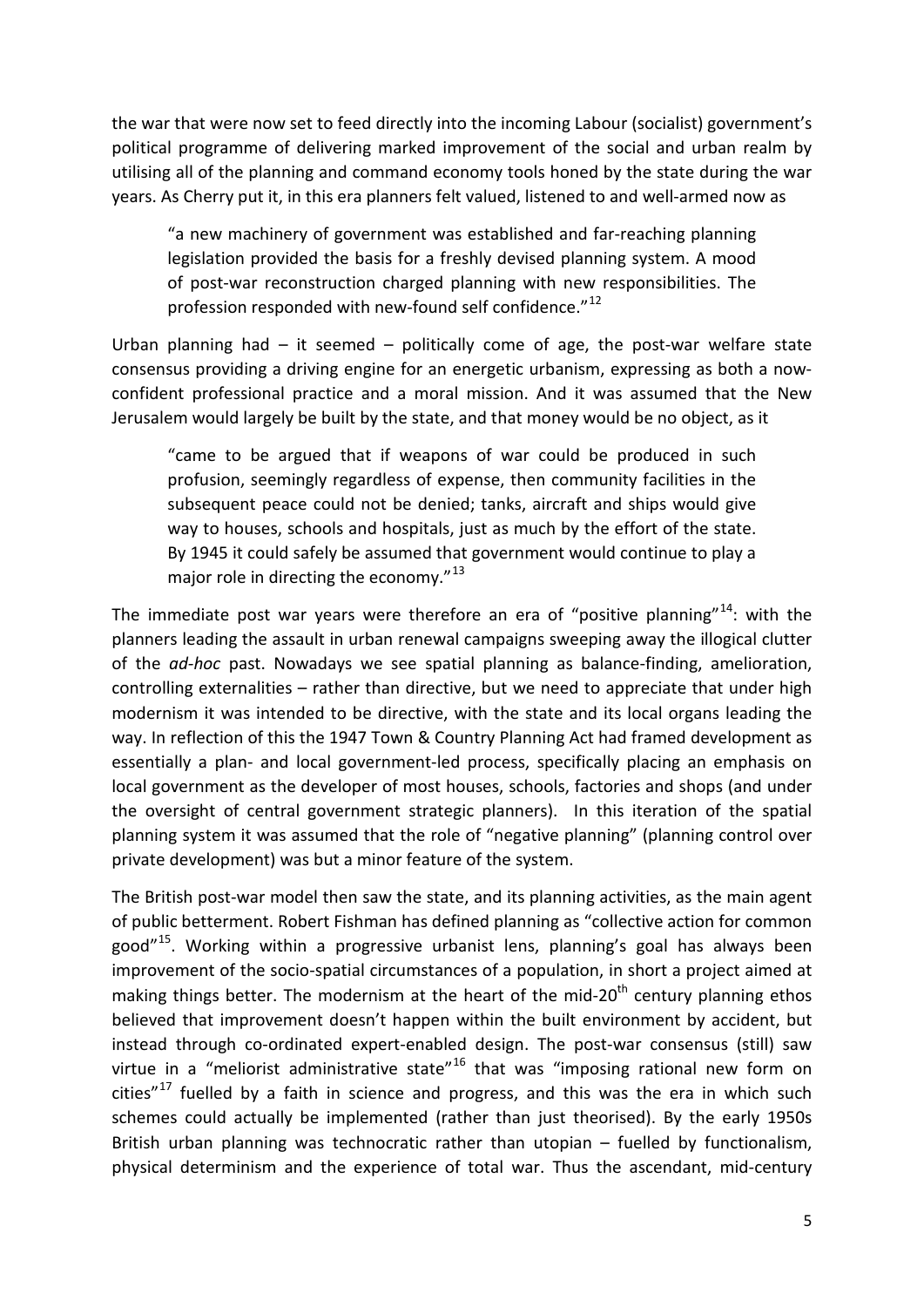planning instinct represented a modernist faith in the ability of the state to analyse and predict, so as to decide proactively how to provide for such improvement of the common good. But implicitly, a planning-driven urbanism that sought to make things better through technocratic foresight and intervention, also needed to mobilise the tools of planning in order to address threats which if unanticipated or unaddressed might otherwise make the common good *worse*. Furthermore, as Michel Foucault<sup>[18](#page-24-17)</sup> argued, the most fundamental provision that a state must ensure, in order to maintain its legitimacy, is the protection of its public (something that became increasingly difficult to promise in the era of thermonuclear war, as we will see below).

The modernist planning instinct was thus particularly strongly conditioned in the UK to search for plan- and state-led solutions to the perceived problems of the day – for the reflex reaction of post-war planners was "something must be done". The cold war's risk of nuclear war was one such challenge for which planners were expected to find a solution. However, this challenge, and its escalating costs and potential scale of destruction, would eventually come to set the limit condition for the British state's confidence in its ability to plan for the provident management of its population, and whether urban or rural.

In acclimatising to the era under investigation we must appreciate that "planning" had a wider meaning and remit than we might ascribe to that term now. The Second World War had been won at least in part through the British state taking unprecedented powers of direction over all aspects of social and economic life. During the war the civil service had doubled in size and new ministries of economic control had proliferated. Central government was full of economic and war planners exercising plan-led oversight and direction over a near-infinite range of industries, territories and resources.

All of this planning had been in aid of the national war effort. Thus in rising to the new challenges posed by the cold war, planning for national defence in an atomic war was assumed to require holistic, multi-disciplinary plan-making in terms of both forecasting attack scenarios and the development of workable solutions to their effects. Thus attempts to predict and provide for civil defence in the face of nuclear threat was a type of planning, and one which clearly had spatial implications, but which was not exclusively concerned with the efficiency and direction of land-use *per se*. Accordingly, in examining the fate of cold war urbanism in the UK we must not overlook civil defence planning (or 'home defence' or 'war' planning as it might have been more familiarly characterised in the 1950s). Indeed it is this variant of planning that led to the creation of the network of monitoring posts to be considered in this article's case study.

At the end of the Second World War the assumption was that home defence would remain as important as military defence. This was reflected in the Civil Defence Act 1948 which required local government bodies to plan and implement civil defence measures. It also established the voluntary Civil Defence Corps in 1949. By the end of the 1940s civil defencerelated planning measures included "evacuation planning, plans for the "due functioning" of essential industry and the creation of additional port facilities"<sup>19</sup>, all of which had important potential implications for urban and regional planning.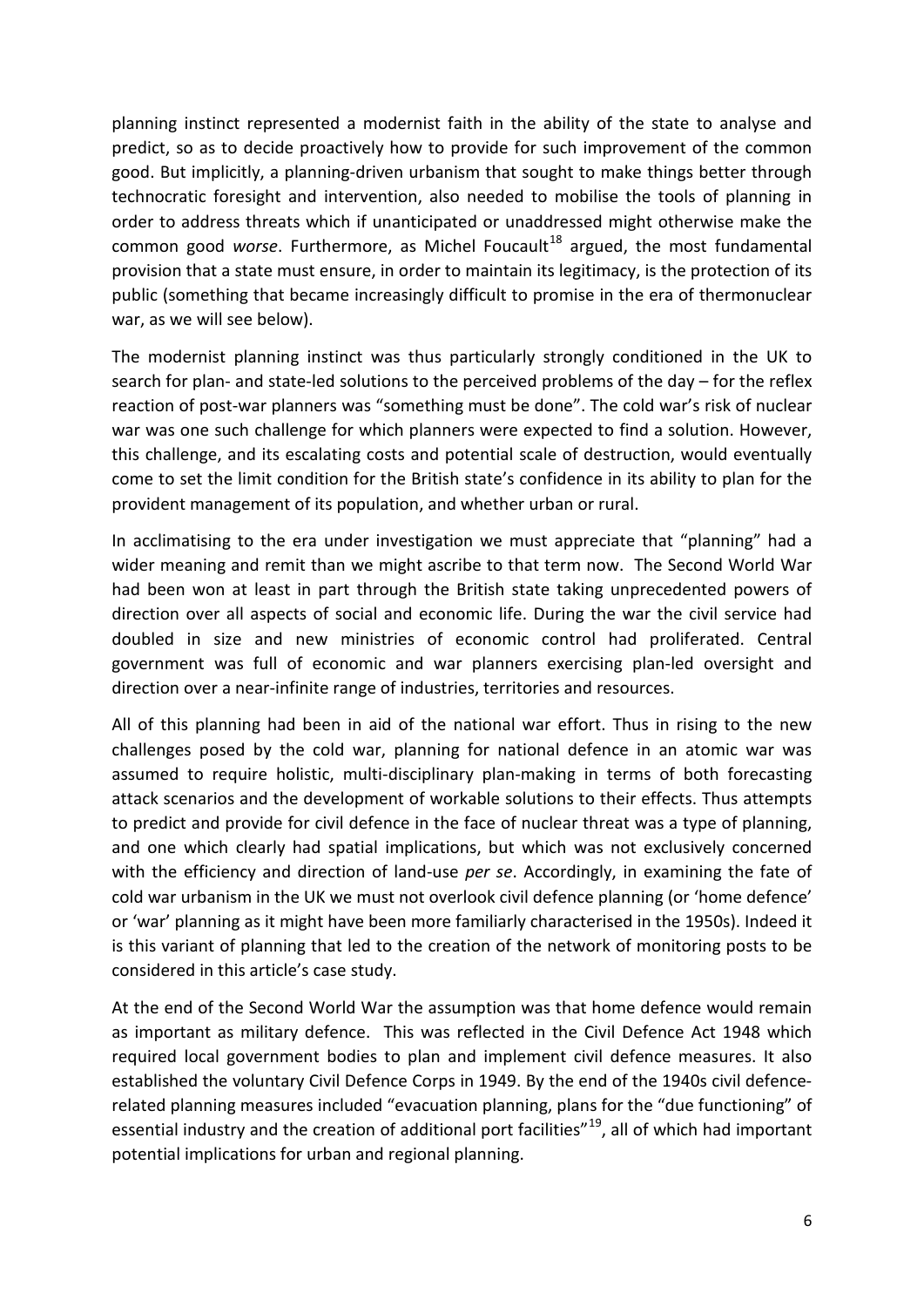Civil defence planning and urban planning then, grew from the same roots and had a strong conceptual affinity. In particular, calls for the redistribution of urban centres and port capacity during the late 1940s and into the 1950s (to reduce the vulnerability of the UK to urban-centred atomic bombs targeting the few key conurbations) fitted well with the inter-war era's anxieties about the so-called "the regional problem"<sup>[20](#page-24-19)</sup> of uneven industrial and economic fortunes as reflected in the Barlow Royal Commission (established 1937, reporting 1940) – on *The Distribution of the Industrial Population*). Indeed, an express link had been made in the Civil Defence Act of 1939, which had imposed a duty on urban and regional planners to avoid dangerous concentrations of population. Civil defence planners' calls for dispersal of industrial and ports capacity persisted throughout the 1950s, with the 1955 Strath Report<sup>[21](#page-24-20)</sup> (which we will discuss below) avowing a faith in a substantive dispersal of government and industry as "the only sure means of reducing economic risk from hydrogen bombing"<sup>22</sup>, albeit that such pronouncements increasingly took on an unrealistic  $$ undeliverable – air.

Through such anxieties about the vulnerabilities of built-up areas to bombing we see a continuation of pre-nuclear anxieties into the cold war era. Initial attempts to appraise the A-bomb threat sought to view it as an intensification of conventional city bombing<sup>[23](#page-24-22)</sup>, reappraisal in 1953<sup>[24](#page-24-23)</sup> saw the validity of this approach challenged and then comprehensively overthrown by the Strath report in the wake of the rise of the H-bomb. In this succession of attempts to model and plan for the effect of a nuclear war upon the UK's built environment, the scale of destruction increasingly targeted at urban centres took planners to the limits of their imagination, and beyond the limits of their ability to provide for solutions through planning: the evacuations that their plans envisaged could never work beyond the confines of their convenient reality-simplifying assumptions. In the cold war era planners found themselves asked to contemplate the ultimate contingency – a thermonuclear war, and the extreme exceptionality of this contingency would prove to be a fundamental challenge to the ascendancy of the planning ethos in the post-war era. Indeed, even at the dawn of the atomic age, in the aftermath of the 1945 bombing of Hiroshima and Nagasaki, planners had to grapple with a fundamental step change: that a single A-bomb would be likely to produce the same number of fatalities as the 60,595 deaths caused by all enemy air raids over Britain during the entirety of the 1939-45 war, and that just six A-bombs would produce the same amount of housing damage caused by five years of German bombing. As Matthew Grant<sup>[25](#page-24-24)</sup> has shown, during the 1950s the rapidly developing power and number of nuclear bombs likely to be targeted at the UK (alongside recurrent post-war financial crises) increasingly outstripped the ability of planners to plan for the defence of the UK population, two thirds of whom were living in towns of 50,000 or more by the 1950s.

This impracticability in turn led to an erosion of the UK government's commitment to (and funding of) civil defence during the 1950s – with post-war planners' efforts to provide for systems of national 'recovery' (i.e. restoration to pre-attack conditions) giving way from 1954 to a more modest aspiration of a 'best efforts' support of 'life saving' (i.e. ameliorating some of the otherwise irreversible changes inflicted by the attack). Then in 1957 this finally gave way to the bare provision of a 'control system': an attempt to perpetuate a semblance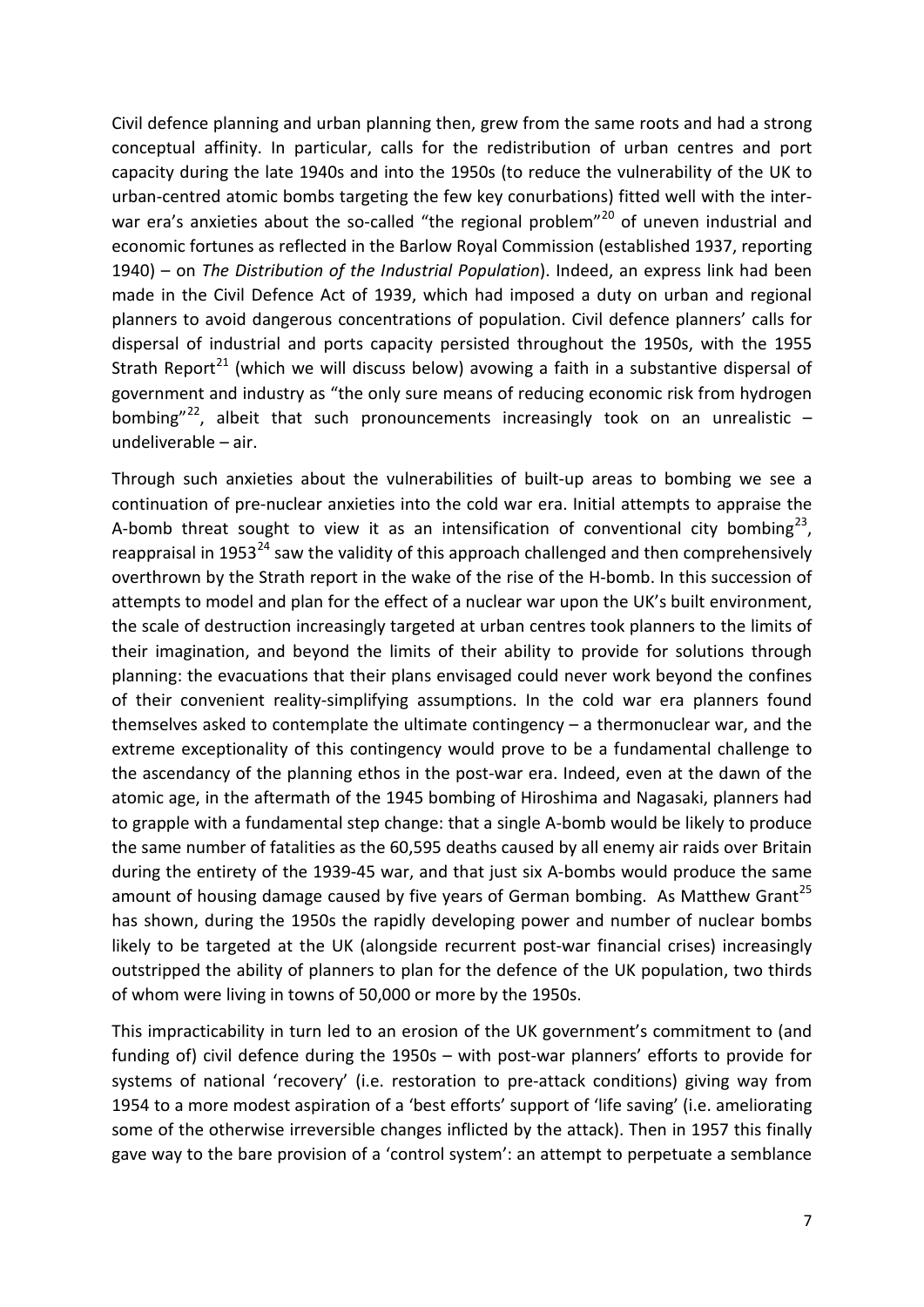of martial governance (and nuclear retaliation capability), but without the promise of assistance to affected citizens.

At the same time that Britain's civil defence planners were anxiously considering what could be done to respond to cold war threats, urban planners were setting to work to implement the fruits of their urban and regional plan-making. But there proved to be little cross-over between the two endeavours. The roll out of post-war urbanism appears to have been little influenced or affected by cold war anxieties. Thus even as regards the desirability of industrial and residential dispersal, an issue that had striking similarities of goal between civil defence and urban and regional planners, we see little if any co-option of civil defence justifications in support of urban and regional planning projects.

Thus, without cross-referencing civil defence planners' goals, British urbanists pursued residential and industrial dispersal projects for their own ends. On the residential side, urbanists energetic implementation of the New Towns Act 1946, saw eight new settlements founded to transfer population away from London by 1951, echoing the spirit (if not the numbers) of Sir Patrick Abercrombie's 1944 Greater London Plan<sup>[26](#page-24-25)</sup> which had recommended the relocation of over 1 million people out of London in order to achieve a reduced population density, both in London and in the New Towns. But then in the 1950s the construction of the New Towns faltered, with urbanists' power reducing somewhat (although it recovered again in the 1960s). This was in part due to political control having passed to a Conservative administration who favoured a less directive approach, and who introduced the more facilitative Town Development Act 1952 in its place, which sought to encourage the growth of smaller towns at a distance form big cities. Meanwhile in pursuit of industrial dispersal, urbanists facilitated state led initiatives under the Distribution of Industry Act 1945 (which picked up the Barlow Commission agenda of dispersing industry away from London and the South East). But this dispersal agenda was employment-driven and also took an increasingly old fashioned view of what industry was, applying no controls on the service sector or office developments (concentrations of economic and human capital who in civil defence terms were equally in need of dispersal). Like the New Towns, industrial dispersal saw the bulk of its activities and successes in the late 1940s, and by the early 1950s the amount of effort and money spent state-constructed industrial estates and factories under this dispersal policy had already markedly reduced amidst the change of political and social tone, and the lesser regard accorded to planners and planning by the public in the 1950s.

An early example of urban and regional planners' apparent ambivalence towards civil defence related dispersal considerations is the fate of an application in 1948 for a new power station to be built at Poplar, East London close to the docks, dense population and existing electricity generation plant. As Grant shows, such citing was the polar-opposite of what the civil planners were then recommending in terms of dispersal of likely targets away from urban centres. The development was opposed as foolhardy by the Air Ministry, but it went ahead anyway, the realities of post war need and convenience having won the day over cold war anxious contingencies. For Grant "Poplar demonstrated the inability of defence planners to override economic policy-makers".<sup>27</sup>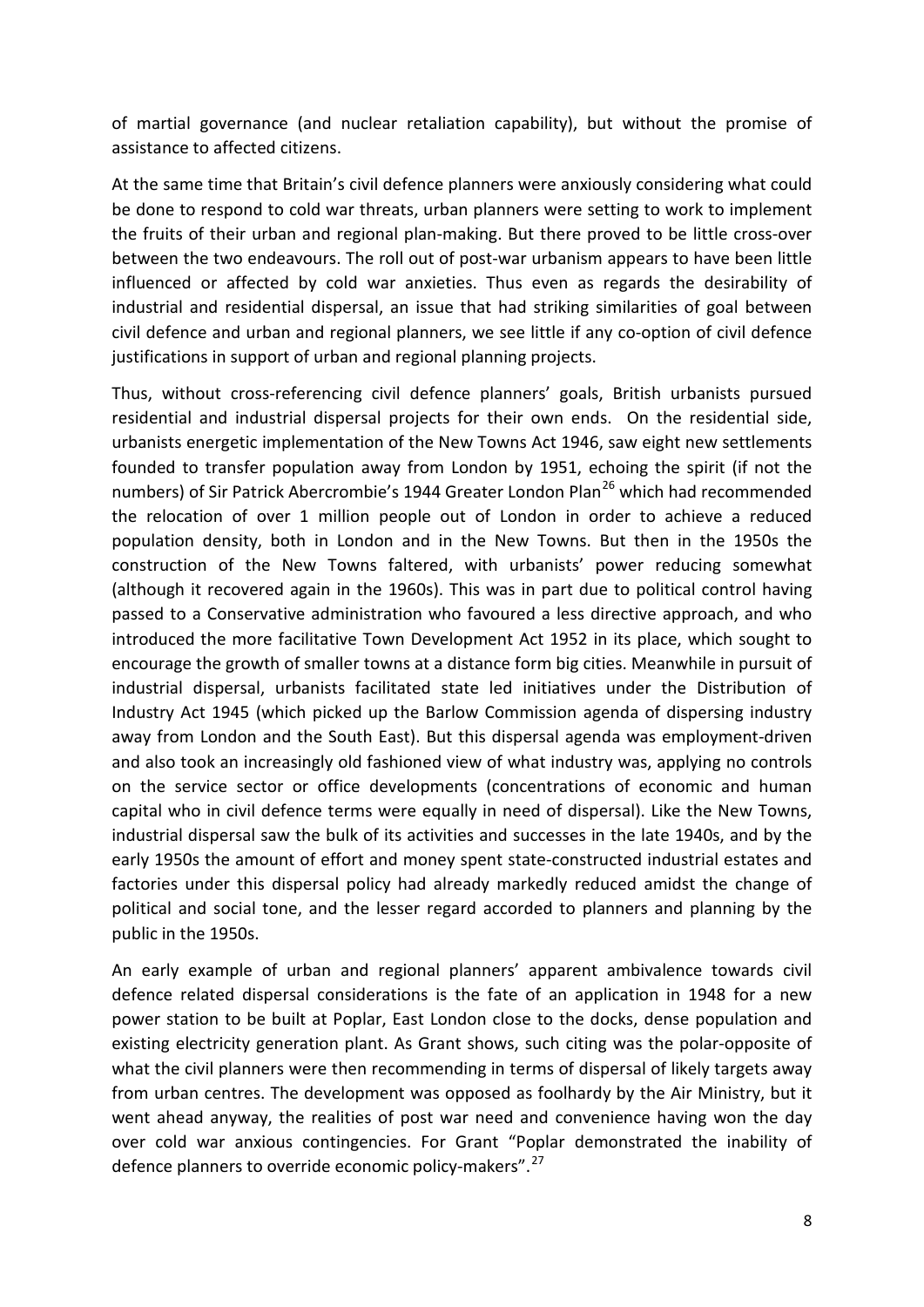With such bruising civil defence planners perhaps saw little reason to seek the support of urbanists in the development of their own schemes, and of which few saw any physical implementation. Throughout the 1950s the Government wrestled with the conundrums of evacuation in time of war. Such policies were considered to be more affordable than those of constructing shelters, but very difficult to plan operationally. Implementing evacuation would have required local authorities to survey every business in their area to determine which firms were essential (and for whom the workers should be excluded from evacuation). Meanwhile, the construction of shelters within new buildings was generally thought a good idea, but very expensive of money and materials, and labour too for it would have also have required a force of surveyors to police that construction requirement. Neither policy progressed beyond paper-based discussion at central government level. Only the Port Emergency Scheme can be presented as a successful – and implemented – instance of a civil defence instigated development scheme. This saw a programme of central government investment to reduce dependency on the ports of London and Liverpool by improving facilities and anchorages around the coast. Planning work for this scheme was complete by 1951 and its implementation was largely achieved by end of 1953 (although with some delays due to steel shortages). But, by the time of its completion the scheme was arguably already redundant. The goal had been to secure Britain's ability in the wake of an atomic attack to continue to supply its military forces fighting Soviet forces on the European continent, and to continue receiving imports of food and other vital resources. But by the early 1950s defence planners had already concluded that, even with the benefit of the port dispersal scheme, in the event of a nuclear strike the UK would cease to be capable of either activity.

In the first 10 years of the cold war responsibility for civil defence planning lay with the UK central government's Home Office, and its plan writing continued to attempt to address the unthinkable, and to lobby for civil defence funding, but it did so in the face of the Ministry of Defence's increasing pessimism about the cost effectiveness of civil defence (the military instead putting their faith – and the bulk of funds allocated to addressing the Soviet nuclear threat – into Britain's nuclear weapons and the policy of deterrence via mutually assured destruction). This intra-governmental tension came to a head in 1956 where in a six month period civil defence funding received a near fatal mauling in a round of emergency government cuts, falling from £70M to £30M and then remaining below £20M p.a. for the following five years. Set in this context civil defence's achievements after 1956 could only ever be tokenistic and only elements of civil defence that could be justified as supporting the nuclear deterrent could be taken forward as development projects. Furthermore, by 1956 – as we are about to see – the rise of the H-bomb had made everything even harder to plan or provide for given rapidly increasing number and power of nuclear weapons, the relative geographical smallness and the population density of the UK, its proximity to the European theatre of war and its own primary target status as the European home of the UK's and the US' atomic bomber fleets. The rise of the H-bomb also opened-up opportunities for opponents of civil defence to undermine it at local government level, as was the case when in April 1954 Coventry City Council announced cessation of all civil defence measures, the Town Clerk having declared it to be a waste of public time and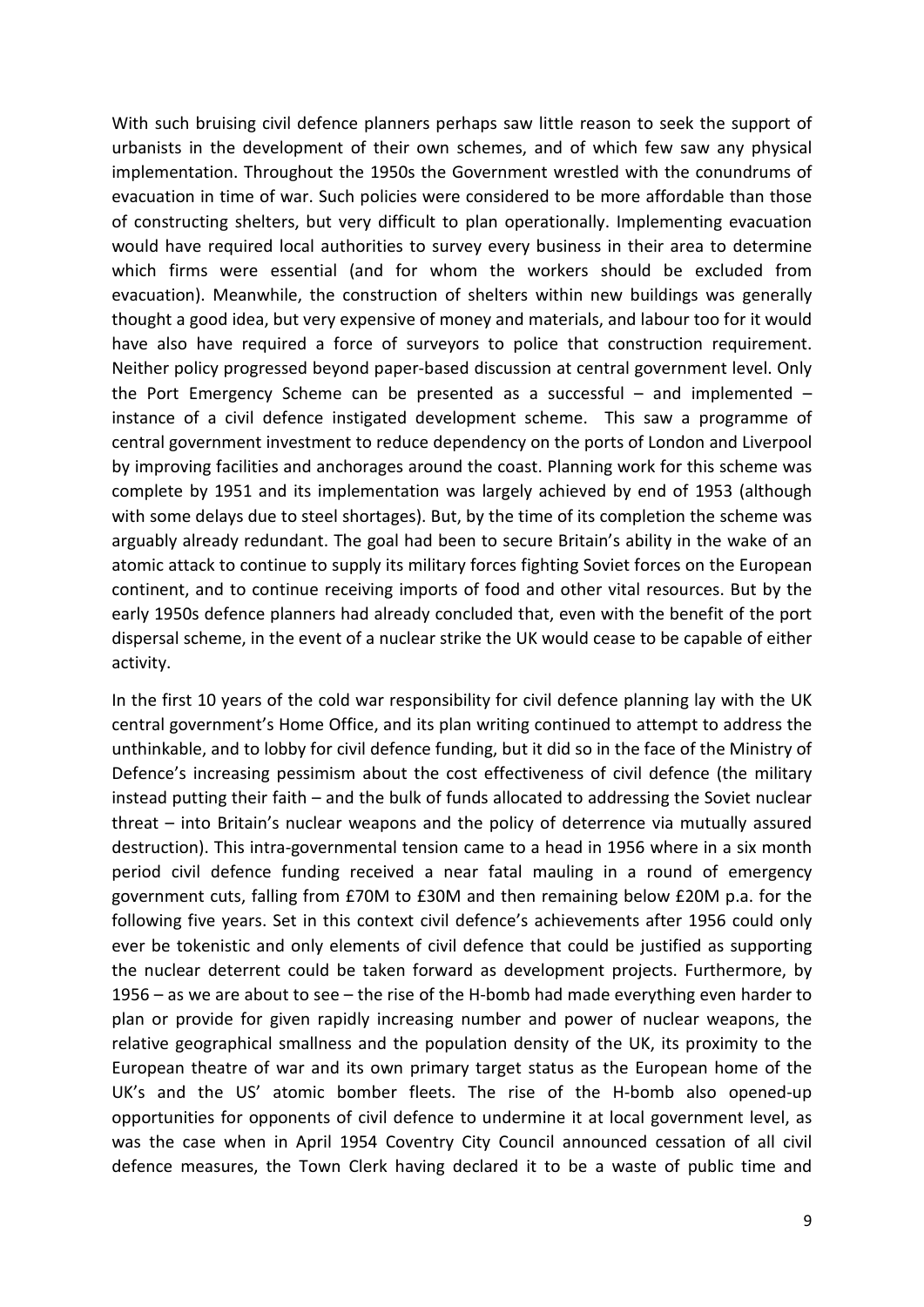money in the face of the recent announcement of the first publicised testing of a hydrogen  $homb^{28}$  $homb^{28}$  $homb^{28}$ .

# **When the H-bomb came**

On the  $1<sup>st</sup>$  March 1954 the United States had detonated a 15 megaton (MT) thermonuclear hydrogen bomb (codenamed 'Castle Bravo') at Bikini Atoll in the Pacific Ocean. Whilst not the world's first thermonuclear detonation (the US' first test had been carried out secretly in 1952), this highly publicised event sent shock waves around the world, as that detonation (an explosion 1,000 times greater than that of the Hiroshima bomb) ushered in a new scale of nuclear destruction. Whilst atomic bombs (fission devices of the type used upon Hiroshima and Nagasaki in 1945) could be conceptualised as anti-urban munitions, H-bombs (powered by thermonuclear fusion) were quickly revealed to be not only anti-metropolitan in the range of their explosive effects but also regional (and potentially nation-crossing) in their ensuing atmospheric pollution effects. Even a small H-bomb, it was revealed, could easily lay waste to an entire city, with a five MT detonation destroying housing within a three mile radius of ground zero, and setting off a firestorm consuming the combustible residue within much of that zone.<sup>[29](#page-24-28)</sup>

In addition to its massively enhanced explosive force, the H-bomb brought with it new effects: radioactive fallout. The effects of nuclear detonations would no longer be localised effects confined to the site of detonation. Instead they would inflict a new, mobile and unpredictable regional effects. This was brought to public consciousness in 1954 through press reports of the experience of the 23-man crew of the Japanese fishing boat, the Lucky Dragon, which found itself unwittingly exposed on the high seas to Castle Bravo's fallout cloud at a point 82 miles from ground zero. Seven crew members were hospitalised, and six months later, Aikichi Kuboyama – the ship's radio operator – died from radiation poisoning after an agonizing (and publicly observed) illness.

As Peter Sloterdijk has noted, the  $20^{th}$  century saw the rise of a new form of anxiety – that related to threat from the air ("the Atmoterrorist Model"  $30$ ). The first world war had seen the opening-up of the sky as a new arena of warfare, and in the form of poison gas had hinted at the lethal potentiality of atmosphere itself. The H-bomb marked a new chapter in this development. The H-bomb fallout problem came at a time when UK population and policy makers were already sensitised to atmospheric pollution<sup>[31](#page-25-0)</sup> – the great smog of December 1952 had shown how polluted air could kill (at least 4,000 fatalities and 100,000 made ill), and would lead via the ensuing 1956 Clean Air Act to the imposition of a stepchange in urban fuel use with the technocrats introducing comprehensive restrictions on the burning of fossil fuels within designated "smoke free zones", and mandating new technologies (smokeless fuels). The problem of how to respond to fallout and its mobile effects sent governments into an equivalent flurry but the findings were far less palatable, even in the highpoint of interventionist urbanism. Towards the end of 1954 a secret committee was set up under civil servant William Strath to report on *The Defence Implications of Fall-Out from a Hydrogen Bomb*, and Strath's committee presented their findings to the government in March 1955.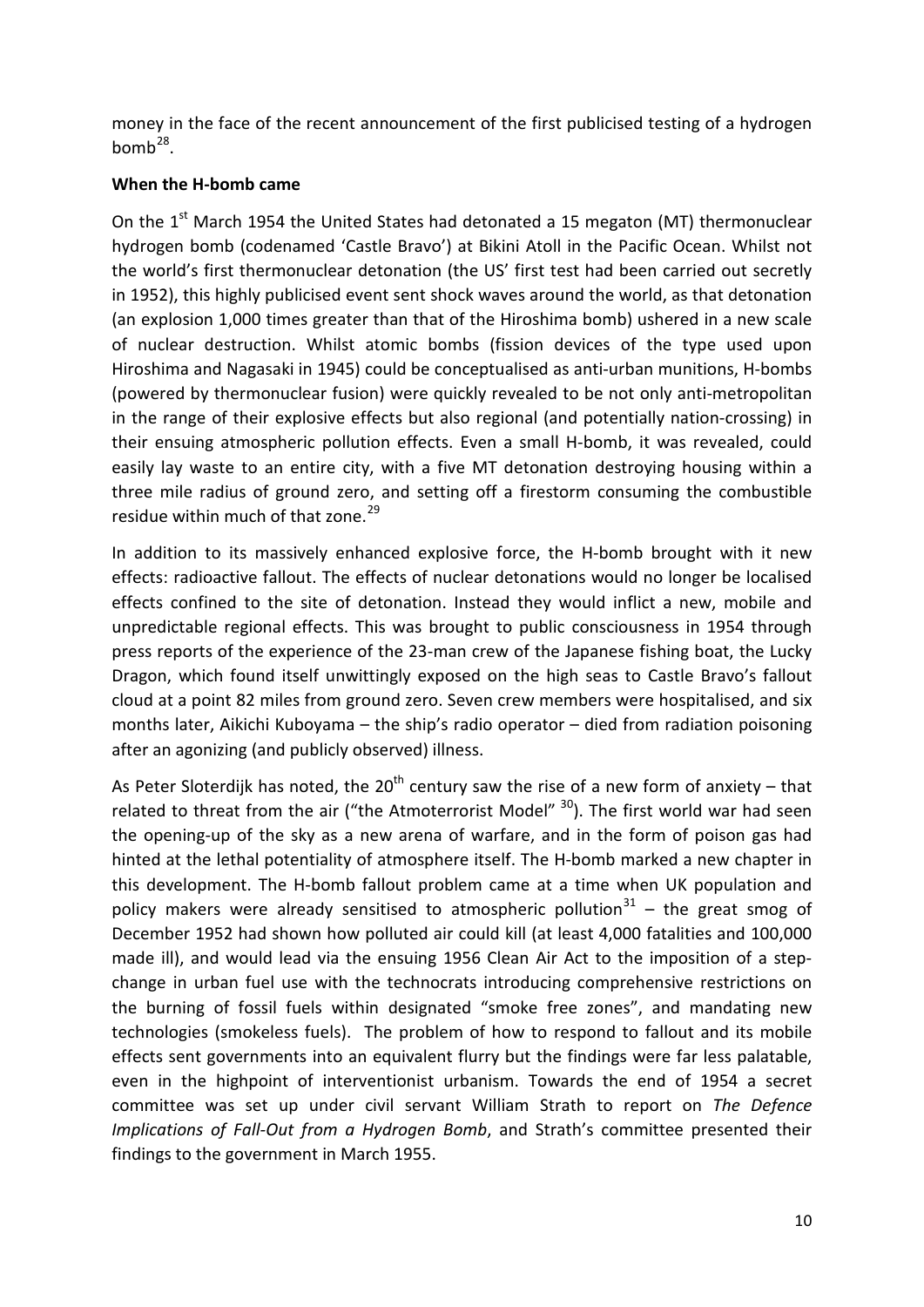Interim advice issued to the Cabinet in November 1954 mapped out the harsh predications of blast and fallout from a 10 MT H-bomb detonation<sup>32</sup>. Radiation released from this single detonation would affect an area of 5,000 to 6,000 square miles: with an inner zone of around 270 square miles in which radiation would be so powerful that all life would be extinguished. Outside this area the danger would progressively lessen with distance – but with a fallout plume of radioactive debris sucked up into the atmosphere, likely to be 170 miles long and 20 wide in average wind conditions. Anyone caught out of doors within this plume within the first day after the blast would be likely to receive a lethal radiation exposure.

As Strath's report subsequently concluded: a "hydrogen bomb war would be total war in a sense not hitherto conceived. The entire nation would be the frontline"<sup>[33](#page-25-2)</sup> as just ten 10 MT air-bursts close to the western seaboard would via the agency of the prevailing winds contaminate much of the UK mainland and render "normal" life impossible (and with life and property obliterated by blast and fire on a vast scale). Furthermore, thousands of square miles of agricultural land (and their standing crops) and open water supplies would also be rendered useless.

Thus the harm inflicted by an H-bomb needed to be assessed meterologically – for it represented an interaction with complex natural atmospheric processes, producing an uncertain, mobile and not at all urban-centric lethality. This fundamentally changed the riskgeography that the civil defence planners would have to grapple with, for now:

"the threat of fallout necessitated a reconceptualization of the British state: now for war planning purposes it had to be imagined as a series of zones of contamination risk mapped by imagined fall-out plumes in a "hyper-real" post-attack topography"[34](#page-25-3).

The implications were clear (and noted on both sides of the Atlantic) as US Federal Civil Defense Administrator, Val Peterson, in conference with state and city officials in December 1954 had already publicly conceded, in the event of nuclear war "there is no farmer or rancher who may not be right in the middle of the fallout"<sup>35</sup>, and their ground and crops would be rendered toxic. The most dangerous long-term by-product of an H-bomb explosion would be the Strontium 90 fraction of its radiation, because of its relatively long half-life of 28 years and its propensity to accumulates in the food chain through uptake in plants, and onward through cows and their milk and into human bone.

In 1958, after working upon it in secret for three years, and with the Prime Minister and his Cabinet wavering during that period over what and when to release information to the public about fallout and what could be done about it in terms of civil defence<sup>[36](#page-25-5)</sup>, the UK Government finally published, *'Home Defence and the Farmer'*, guidance to British farmers on the threats of fallout<sup>37</sup>. The publication publicly acknowledging that the peril of H-bombs extended far beyond the range of their explosive effects and also (even more tellingly) admitted that (even after those three years of rumination) "knowledge about the effect of fall-out in farms is still incomplete". Couched in the clipped, officious language of the time this admission featured an implicit assurance to the reader that a technocratic solution to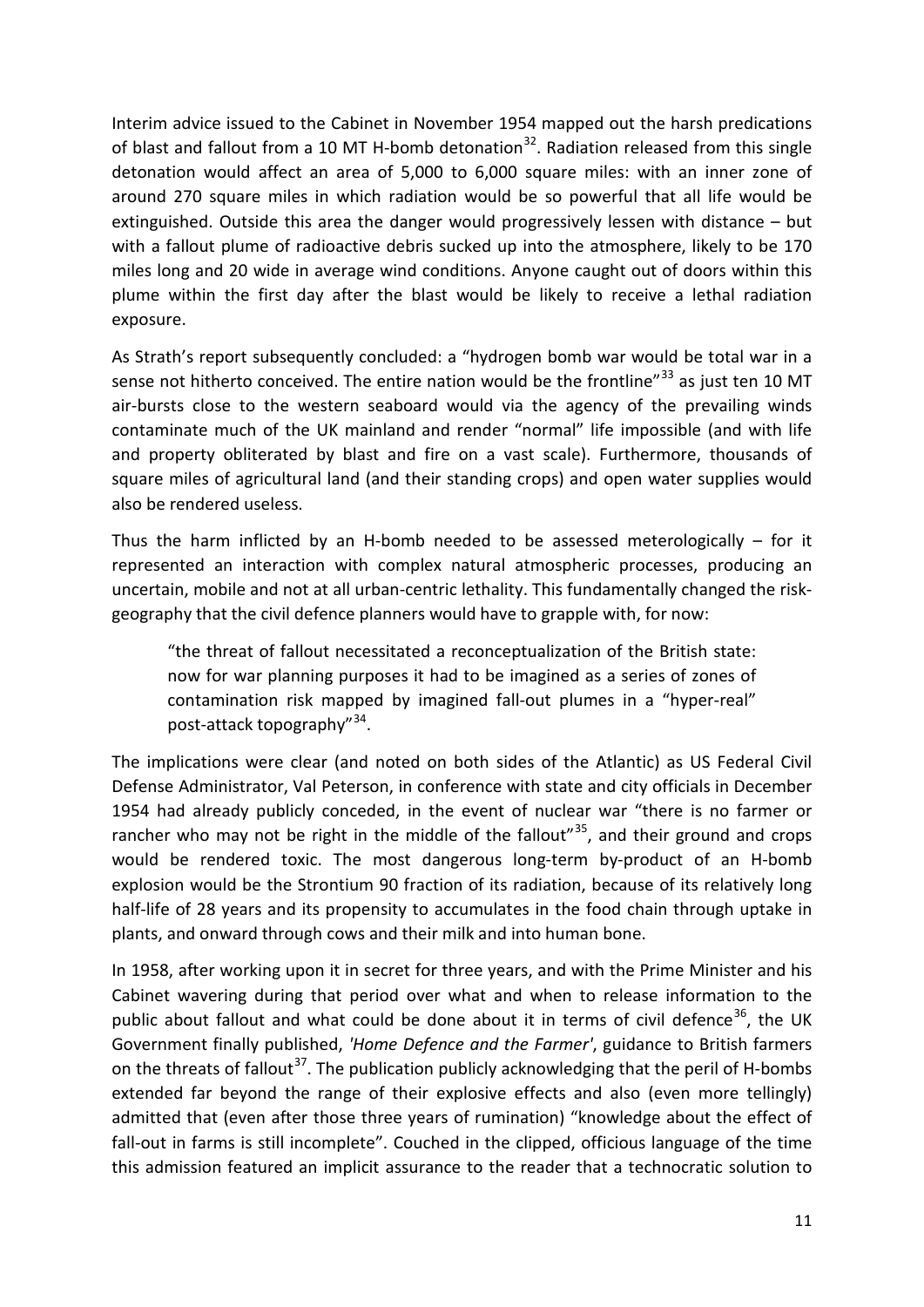this new problem would be found soon. But this reassurance was hollow, amidst the planners' growing pessimism about their ability to offer salvation. Tellingly, the remainder of the document then instructs the lone farmer on how best to try to protect himself, his crops and livestock by his own efforts – as reflecting civil defence's post Strath lurch to a "self-help" posture, at least as regards civilian protection.

Notably a paragraph in the farmers' finalised guidance strove to encourage peacetime configuration of new farm buildings to incorporate principles that would also assist in the event of nuclear war, thus:

"Even the layout of buildings, yards and roads would help, not only in peace time but in fall-out conditions in war time. A good layout would help the farmer and his men to reduce the time spent out of doors and so minimise the dose of radiation they might receive. So efficient farming is not only in the national interest and the farmers' interest in peace time, but it is a way [also] of preparing for safer farming if another war should occur."

Here we see the civil defence planners acknowledging that the countryside has its built environments too, and that to be persuasive planning for civil defence needs to be linked (somehow) to the exigencies and logics of peace time operations (because the contingencies of war alone are insufficient incentive to change). This urging for spatial efficiency in the development and use of farm buildings also smacks of urbanism's quest for improvement of urban environments through purposive designs. It is a sign of cold war urbanism's penetration into the countryside.

Strath implicity, and *'Home Defence and the Farmer'* explicitly, signalled that nuclear warfare could no longer be conceptualised in an urban-centric manner. The threat posed by thermonuclear war was not just that of urban destruction, it was now nation-wide, and that this included the countryside that lies between urban centres. In the light of such pronouncements it was clear that planning to address the effects of nuclear war was not solely a matter of urban defence, and there would be a need to develop a system of warning and monitoring that could address this meteorological, dynamic, whole-country situation posed by fallout. Set against this backdrop any neat binary equating "urban" with target and "rural" as safe fell away. Rigid separation of town and country has always been simplistic, but fallout sharply emphasised this. Even before the rise of the H-bomb portions of the countryside were co-opted into the service of urban areas, or targets in their own right, for example as bomber bases. These alone summoned the prospect of 70 nuclear strikes upon the countryside, for in the 1950s the UK Government's publicised policy was to disperse nuclear bombers to over 70 airfields around the country in time of crisis.

## **Situating cold war ruralism**

This article's case study will observe the manner in which Britain's civil defence planners turned their attention to the countryside in the search for a solution to country-wide peril now posed by fallout. In looking at how the UK's cold war planners devised and implemented their programme to build over 1,500 nuclear fallout monitoring posts in response to the challenge of the H-bomb, the case study will show how a cold war ruralism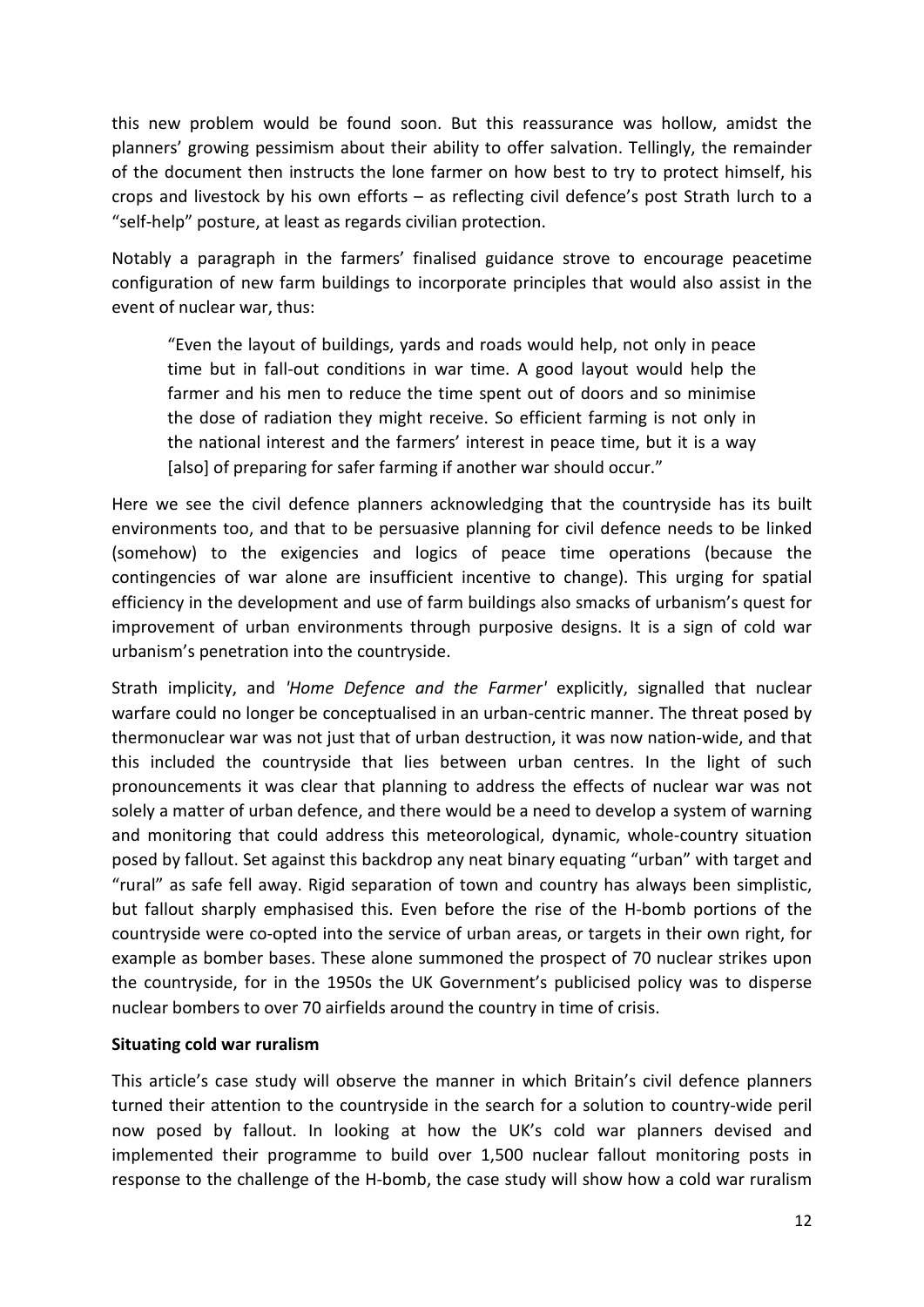was forged where the imperatives of cold war urbanism met the tempering forces of the countryside, at least as regards the insertion of the numerous but individually small ROC posts.

As signalled at the start of this article, by the 1950s urbanism was not entirely confined to urban-centres, it had become more universalistic in aspiration. Indeed an early theorist of urbanism, Louis Wirth<sup>[38](#page-25-7)</sup> had defined urbanism in 1938 as a mode of living, which whilst typified by the urban density of cities, was not exclusively found there. Wirth's formulation presented urbanism as a condition of modernity, and argued that urbanism's characteristics of mobility, heterogeneity, transitory relationships and acting through groups might be found not only in urban settings, but also beyond the city because urbanism's mode of living has a tendency to act outward upon its periphery drawing the spatially non-urban into urbanism's orbit (and co-opting it into service of the urban). Thereby – where necessary to the interests of modernism and the metropolitan realm – the non-urban becomes infected with urbanist ways and priorities. In a material sense this is what the ROC post project entailed, for at its inception this network was still largely justified as an urban-defence measure. This physical encroachment points to a symbiotic relationship between certain uses of rural land and the sustenance (or defence) of the urban. It also appears to reflect Shirley's<sup>[39](#page-25-8)</sup> conceptualisation of the countryside as a continuum within which corridors and outposts of urban-supporting apparatus and modes of living penetrate. Shirley illustrates her argument by reference to roads, but the ROC posts fit the mould too.

This symbiotic connection is nothing new, but it is something that was repeatedly suppressed in conventional representations of the countryside circulating in the mid 1950s. Accordingly, in 1955 pioneering landscape historian W.G. Hoskins could write scathingly of a blighted cold war ruralism in which "Constable's and Gainsborough's sky" was sullied by the atom-bomber and of the "England of the Nissen hut, the 'pre-fab' and the electric fence, of the high barbed wire around some unmentionable devilment"<sup>40</sup>, in doing so implying these to be recent, unnecessary and reversible accretions. Studies to date of the impact of the cold war upon the British countryside have tended to perpetuate this separatist or aesthetic view of the rural. At its simplest the urban is seen as the locus of modern warfare and the countryside a place of retreat from it. This cold war pastoralism is can be found in arts and humanities scholarship that seeks to capture the special (often abandoned) effects of cold war infrastructure upon rural sites<sup>[41](#page-25-10)</sup>. These studies hold a latent view that the countryside is being sullied by military encroachment. Meanwhile others have ventured onto rural military sites to examine military-ecological interactions<sup>[42](#page-25-11)</sup>, and once again from the point of view that the military presence is an encroachment, rather than a longstanding – and necessary – feature of the countryside.

Each of these approaches has their virtues, but they also each (in their own ways) perpetuate a view of the impact of the cold war upon the built environment that presents it as qualitatively or quantitatively different in the countryside compared to that in urban centres. They also lose sight of the ubiquity and mundanity of infrastructural-urban incursions into the countryside (for instance reservoir construction, motorways and trunk roads, or electricity pylons), and of the ready absorption of these urban-serving tendrils into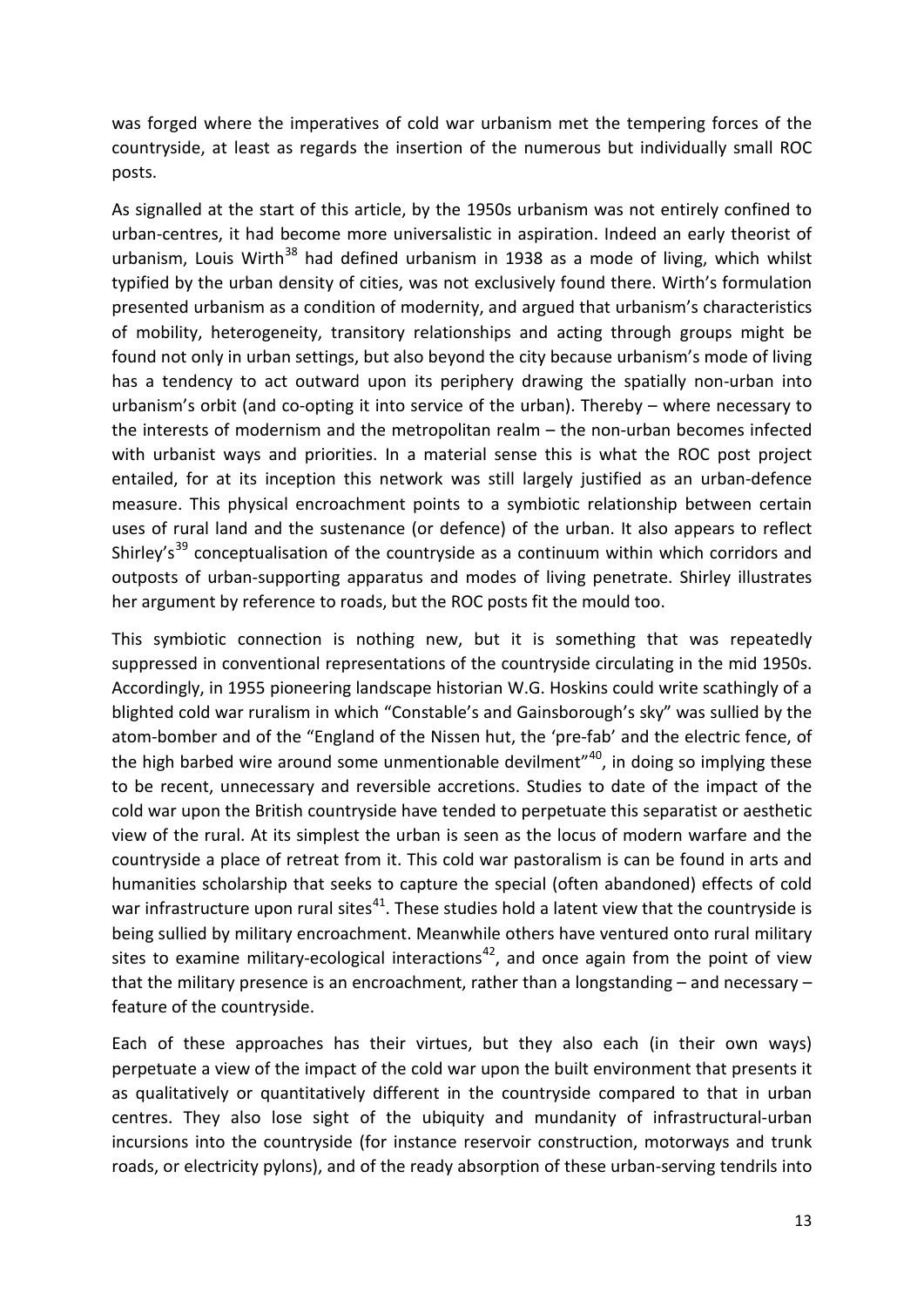the rural landscape and its standard practices of place management. These studies also tend to foreground the most dramatic military sites (and whether in terms of their architecture or deadly purpose). By eschewing the offensive military sites and the continuation of government bunkers in favour of the physically more modest ROC post network this article therefore is a response to Grant's call for studies of the cold war and its history to balance up previous concerns to unearth and expose the conspiracies and exceptional concrete structures of the secret state by explicating the "hitherto unknown normalcy"<sup>[43](#page-25-12)</sup> of the cold war and its impacts upon places.

## **Planning the ROC's fallout monitoring role**

Whilst the largest UK cold war instigated building project (by number of sites at least) the ROC post programme entailed insertion of small, individual concrete chambers into over 1,500 rural localities (often situated – for accessibly – at the edge of playing grounds or arable fields). Taken together these posts formed a national monitoring network, but due to the requirement for them to be spread out grid-like across the face of the country, each individual post was isolated, a modest lone cold war totem each set approximately seven to ten miles distance from its neighbouring posts. As we shall see, for that reason it was quite exposed (both physically and socially) to the pressures of its local and non-cold war focussed circumstances. But briefly before doing so, we must explain how the ROC came to be given its new monitoring role.

The arrival of the H-bomb proved to be timely for the Royal Observer Corps. Established in the inter-war years, the Corps (a volunteer service affiliated to the Royal Air Force) had provided a network of aircraft spotters and plotters during the Second World War, helping to supplement radar particularly regarding inland, low altitude aircraft movements. The ROC was stood down at war's end in 1945, only to be reactivated a few months later as cold war tensions emerged. Stationed in predominantly rural, above-ground look-out posts the ROC had literally watched the skies, the ROC were trained to spot and plot a new generation of aircraft, but the increased speed and altitude of jet aircraft, and the further development of radar technology threatened the relevance of the ROC by the mid 1950s (with the subsequent rise of ballistic missile technology in the late 1950s further undermining this role). Air Ministry records reviewed at the National Archives for this study show that in the early 1950s the ROC limped on as an organisation increasingly in need of something to do. The advent of the H-bomb and its fallout threat, proved to be its salvation, for in 1955 the Strath report called for a national warning and monitoring organisation be established to gather and co-ordinate nuclear blast detection, and for the measurement and the plotting of fallout plumes, as a key response to the H-bomb threat.

In advance of Strath's report, the Home Office had also been trying to work out what to do about fallout. In 1953, it had begun a series of studies to investigate how to record the fall of A-bombs, spread of fires and general conditions on the ground and potential development of 'Regional Observation Posts<sup> $44$ </sup> situated around the peripheries of likely target areas. At first they had considered such monitoring to be a task suited to fire brigades as part of the air raid warning system, for the likely zone of effects were thought to be almost exclusively urban in nature. The ROC had been discounted, because its observation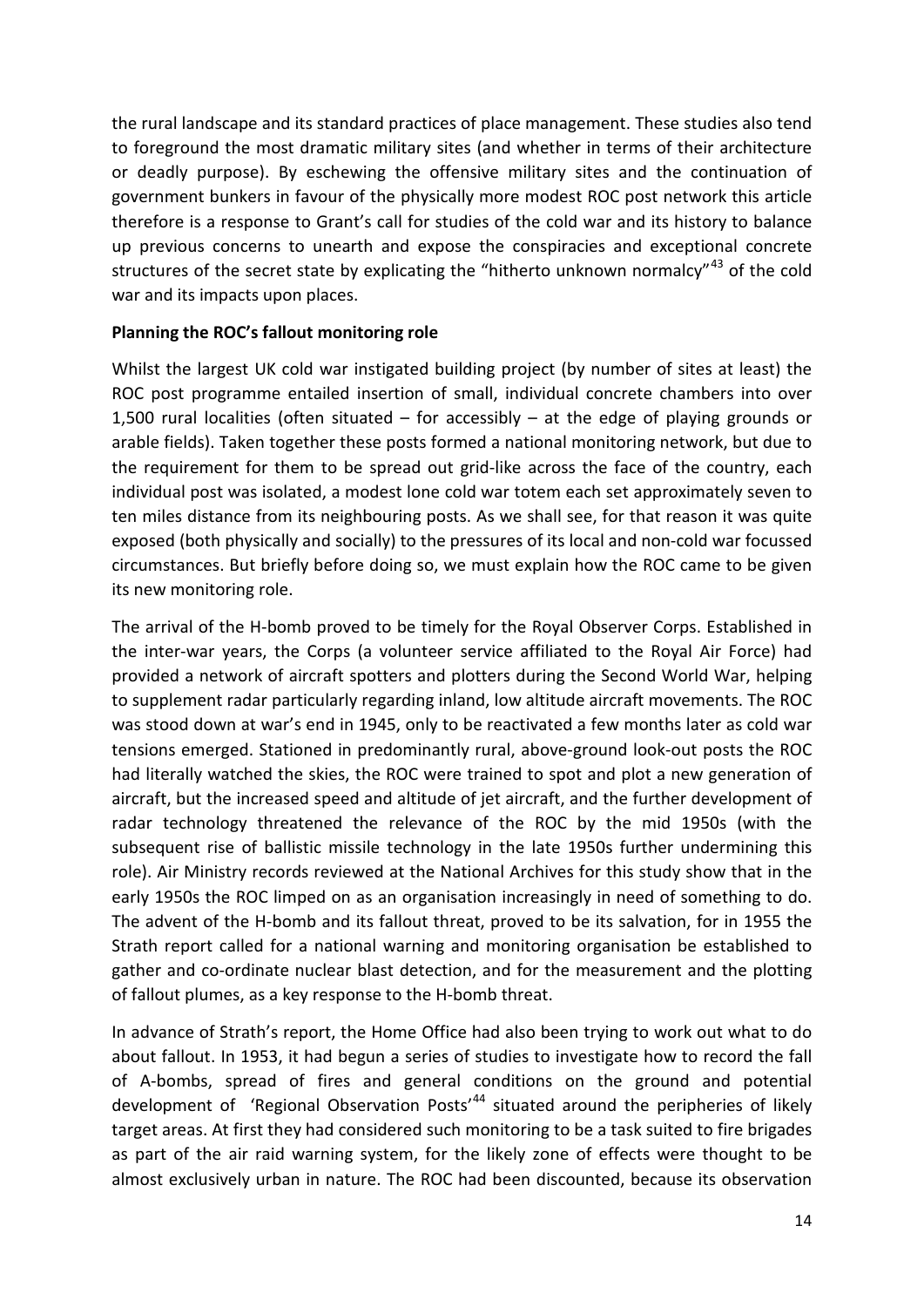network was largely rural. But the rise of anxieties about how to respond to the H-bomb's fallout saw the ROC's rurality suddenly transformed from a negative into a positive feature.

A Home Office file<sup>[45](#page-25-14)</sup>, titled "ROC as fallout monitors" charts this reversal of fortunes, which begins with the ROC being sent a copy of the account of a two-day workshop aimed at exploring the consequences of fallout, which was held at the Civil Defence Staff College, Sunningdale in February 1955. The civil defence planners' simulation postulated a 10 MT bomb exploding at ground level in the north-west corner of Birmingham. A fallout plume was then calculated to have spread eastwards, reaching Great Yarmouth nine hours after the detonation. The plume was marked via four ellipses – each defined to represent a particular level of radiation exposure hazard.

The narrative for the exercise<sup>[46](#page-25-15)</sup> notes that "the information on weapon effects at present available [is] sketchy and could not be relied upon", (and furthermore that the exercise's assumption of a single H-bomb detonation did not reflect the reality of multiple targeting). It was noted also that this was the "first study of its kind on the problem of fall-out" and that "there are no plans yet formulated" upon how to respond to this new challenge. This was therefore a simulation through which the planners hoped to learn what to do. Evacuation was shown to be impracticable and thus sheltering from the plume until it changed direction and/or radiation levels subsided was shown to be the most practicable response: thus buildings attained a new significance, offering the prospect of now-vital shelter from fallout even in peripheral areas unlikely to be within the range of a weapon's urban-centric, built environment destroying blast and fire effects. And understanding how the plume and its radioactivity was dynamically changing (and where and for how long to shelter indoors) required a monitoring network that could cover the whole country and which would be resilient enough to survive the nuclear blasts. It became clear that any hope of national survival depended upon knowing how the fallout plumes were behaving and in 1956 the UK Warning & Monitoring Organisation (UKWMO) was established to co-ordinate this role. In May of that year the ROC was identified as the best-suited organisation to take on the monitoring role, as UKWMO's field force.

## **Tracing cold war ruralism within the implementation of the ROC post programme**

The case study now presented considers how the ROC fallout monitoring programme was implemented and in examining this seeks to identify both how civil defence planners projected urbanist methods and concerns onto the British countryside, and how in turn countryside ways came to act back upon that encroachment so as to produce a further diluted UK experience of cold war urbanism: cold war ruralism.

Pruitt<sup>[47](#page-25-16)</sup> has contended that law's remit within the countryside is necessarily vaguer due to the absence of urban solidarity and its constant reinforcement of discursive systems and conformity to them. Something similar may be said of the writ of the cold war planners: that the countryside was harder to systematise than were the urban centres. Instead implementation of any plans or body of ideas in the sparcely populated countryside is likely to be slower, more approximate and more exposed to the confounding factors of other local priorities and influences. In the following discussion of the physical implementation of the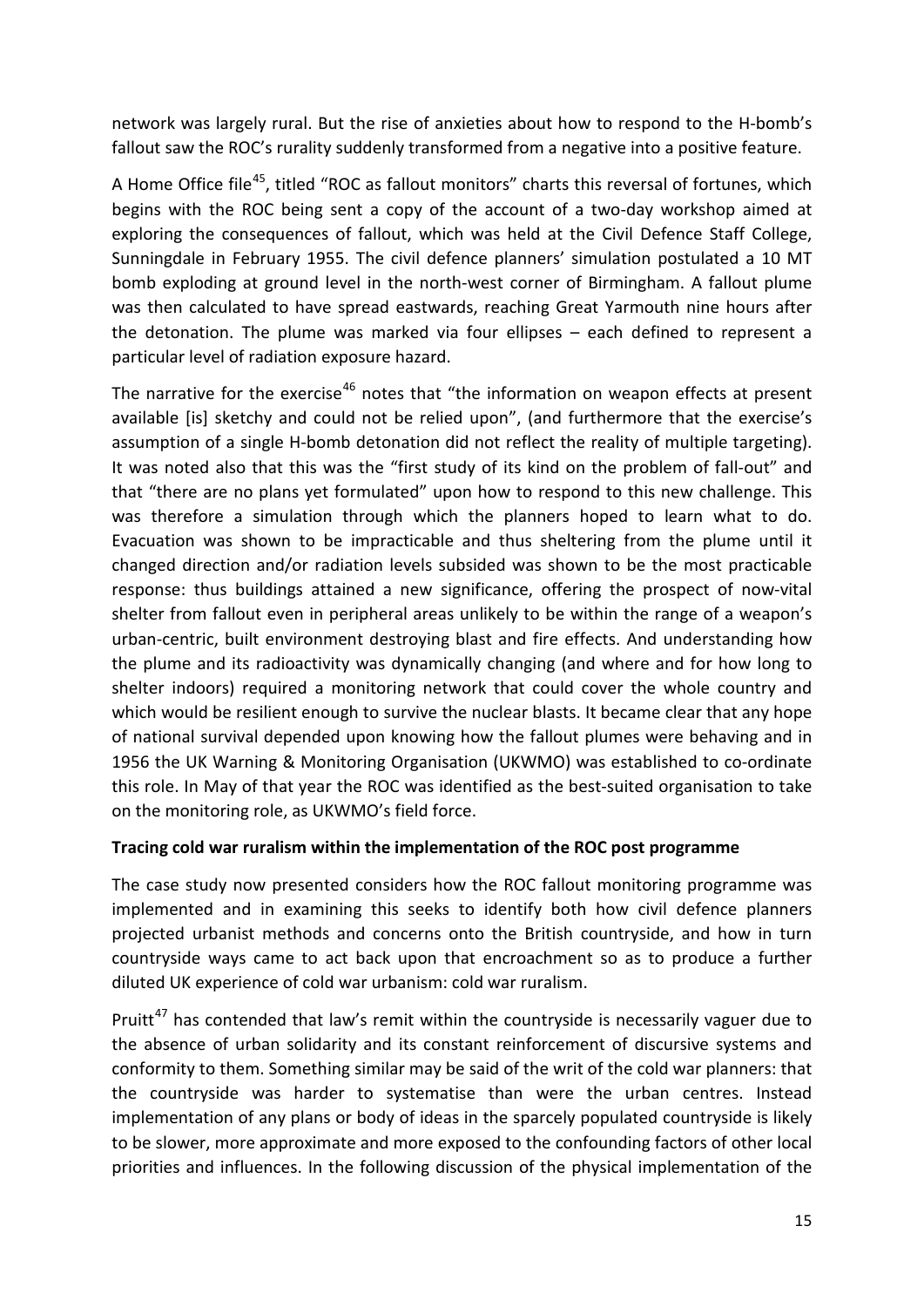ROC's new role and construction of the subterranean "protected accommodation" provided to support it, we will encounter examples of these effects and in doing so glimpse cold war ruralism as a set of practices and accommodations, characterised by a certain level of pragmatism.

We will spend most of our time dissecting the roll-out of the ROC posts' protected accommodation, but before doing so can draw some instructive insights from a slightly earlier attempt to modernise the ROC and its sites – a scheme that saw a direct incursion of urbanist building methods into the heart of the countryside.

Upon reactivation of the ROC in January 1947 many of the wartime lookout posts were found to be in a dilapidated condition (these often having been hastily improvised wooden structures assembled by enthusiastic volunteers rather than a co-ordinated national construction programme). Accordingly<sup>[48](#page-25-17)</sup>, early in 1951 the Air Ministry had sought tenders from industry to provide purpose-built accommodation: shelter from elements, and a stable, level platform from which to track passing aircraft. Orlit Ltd were contracted to supply prefabricated shelters, with factory-made precast concrete sections being designed and supplied by Orlit in a manner that suited transport to often remote sites. Orlit had produced thousands of air raid shelters during the Second World War and was by 1951 involved in the prefab (replacement housing) programme in the immediate post war period. In addition to these physical works, the programme also saw the Air Ministry taking steps to legally regularise and/or extend land agreements for existing sites or to relocate sites to more favourable positions.

Thus in this project we see the Air Ministry embracing a centralised, rationalistic "tidying up" of local wartime-era improvisation, both as to procurement and physical construction, very much embracing the "system building" ethos of urbanist high modernism. Orlit commenced construction of the "Orlit Visual Reporting Post" in 1952, with the precast panels then erected by local construction firms – pinning or bolting the precast panels together to form one or other of two standardised configurations: Type A (structure laid directly on the ground) and Type B (platform raised on four 6 feet legs). 413 Orlit posts produced (207 of Type A and 206 of Type B) with construction concluded by 1956 (by which time these structures were already redundant: the ROC's engagement in aircraft tracking already at an end in all but the east coast, and its vulnerable nuclear airbases).

Furthermore, by 1956 attention was already turning to the construction of subterranean protected accommodation at ROC post sites to enable the ROC to take on its blast and fallout monitoring role. The ROC's existing sites would be used wherever possible, and suitable protected accommodation would be installed at them. Nuclear test conducted by the US (at Nevada) and the UK (at the Montebello Islands, in Australia) had shown that shelter underground could act as protection against blast waves and also against fallout. It was therefore decided that the ROC would need underground bunkers (known as protected accommodation) from which to undertake their monitoring and reporting activities.

By May 1956 the Home Office had decided its requirements for the protected accommodation. These would comprise a rectangular concrete box (measuring 19ft x 8ft 6in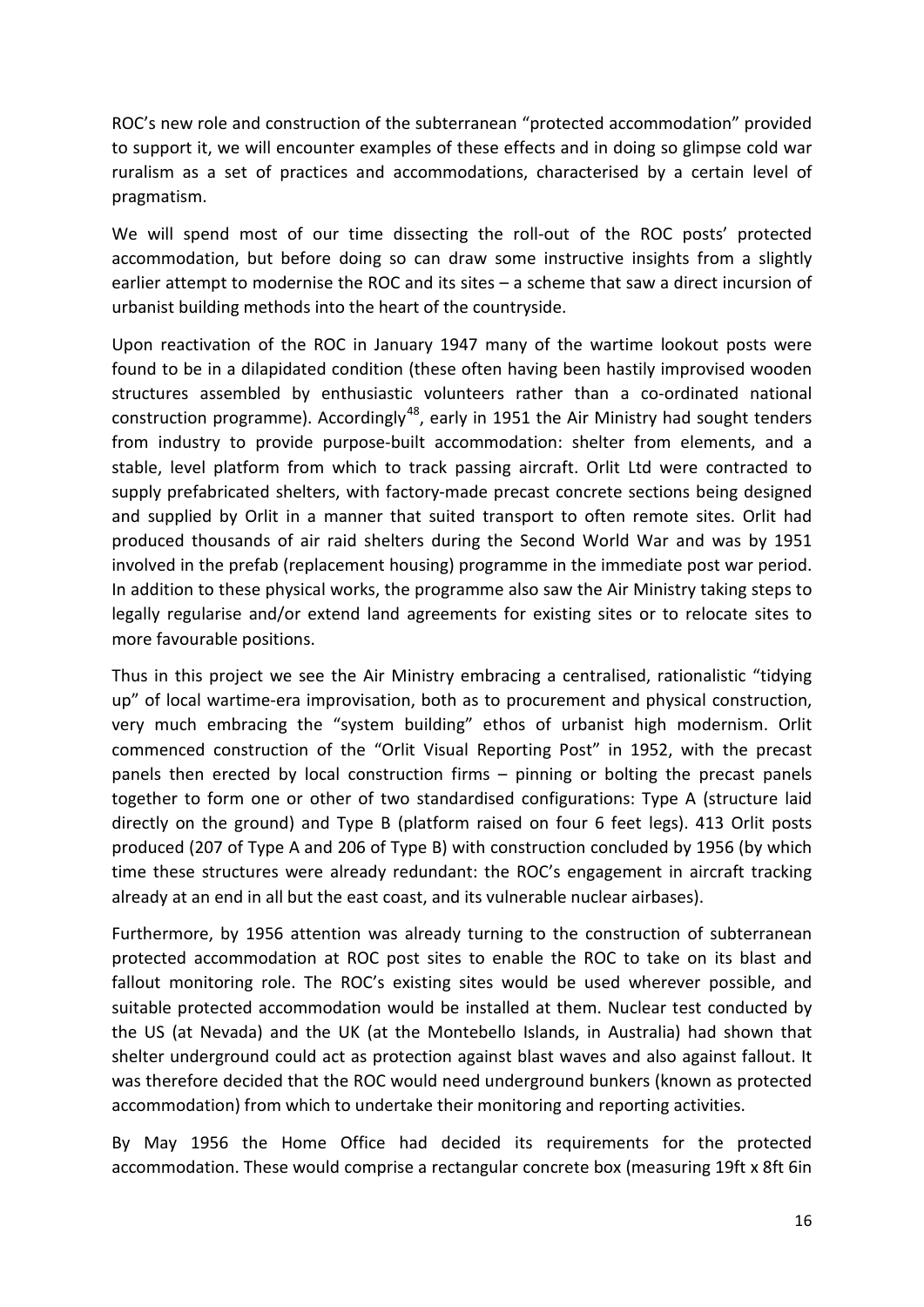x 7ft 6in), divided into a ladder well (leading down 15ft from the post's access hatch), a small toilet compartment and a main room combining working and sleeping accommodation for the four-man crew. The structure would be formed in situ in an excavation and then backfilled and domed with 3 feet of earth. It would be served by manual ventilation, battery powered lighting and a telephone line connecting it to the outside world. The walls, and ceiling would be over 6 inches thick<sup>49</sup>. Thus in good urbanist fashion, the design of the protected accommodation would be standardised (although, unlike the Orlit posts it would not be prefabricated).

The design was trialled and finalised at Farnham, Surrey, with the prototype tested in sealed conditions in September 1956. Meanwhile designs for new radiation protected ROC Group HQs (to whom the individual posts would report their monitoring data, and who would then collate the regional and national pictures through triangulation) were also worked up, but construction works for these didn't start until 1959. The construction of protected accommodation commenced in 1957, with the project eventually completed in 1965. Original plans intended to see 100 posts completed in the first year and 250 per year thereafter but completion rates ultimately scaled back through a combination of funding restrictions and the vagaries of land negotiations and on-site ground conditions.

An early sign of hesitancy regarding the ROC posts and the civil defence commitment towards which they were a contribution was a £5 Million cut inflicted upon the works programme in May 1956 (as part of wider, and far more fundamental civil defence cuts – as civil defence became aligned to the British nuclear deterrent rather than to national recovery or even life-saving aspirations). Indeed the yet-to-be-built protected accommodation only survived these cuts at all because the monitoring function was part of the residual "control" function to which national civil defence planning had contracted, a system based upon attempted perpetuation of regional government structures and the warning of attack (and consequent fallout), for the ROC monitoring would provide an important element of the national deterrent – the ability to know that you have been attacked by your enemy.

The pragmatism at the heart of the implementation of the protected accommodation project be has been traced through an examination of the Air Ministry's individual site files for 100 English and Welsh ROC posts at the National Archives. There are approximately 600 such files, with no clear reason explicable as to why files for some ROC post sites remain and others appear to have been destroyed. Some of the files present a coherent longitudinal history of a ROC post site from the late 1930s to the early 1980s, but these are the exception. Most of these files give limited foundational or operational information, and in many cases for only a short fraction of the particular site's establishment. However, in the mundanity of their bureaucratic concerns (and their rarely present sense of impending nuclear war) these files are instructive by what they *don't* tell us – by their silence and their prosaic preoccupations they show us what cold war ruralism looked like, and how for most practical purposes these were treated as just another unremarkable multi-site estate management comprised of rarely visited, rudimentarily points of presence spread across some 1,500 predominantly rural localities.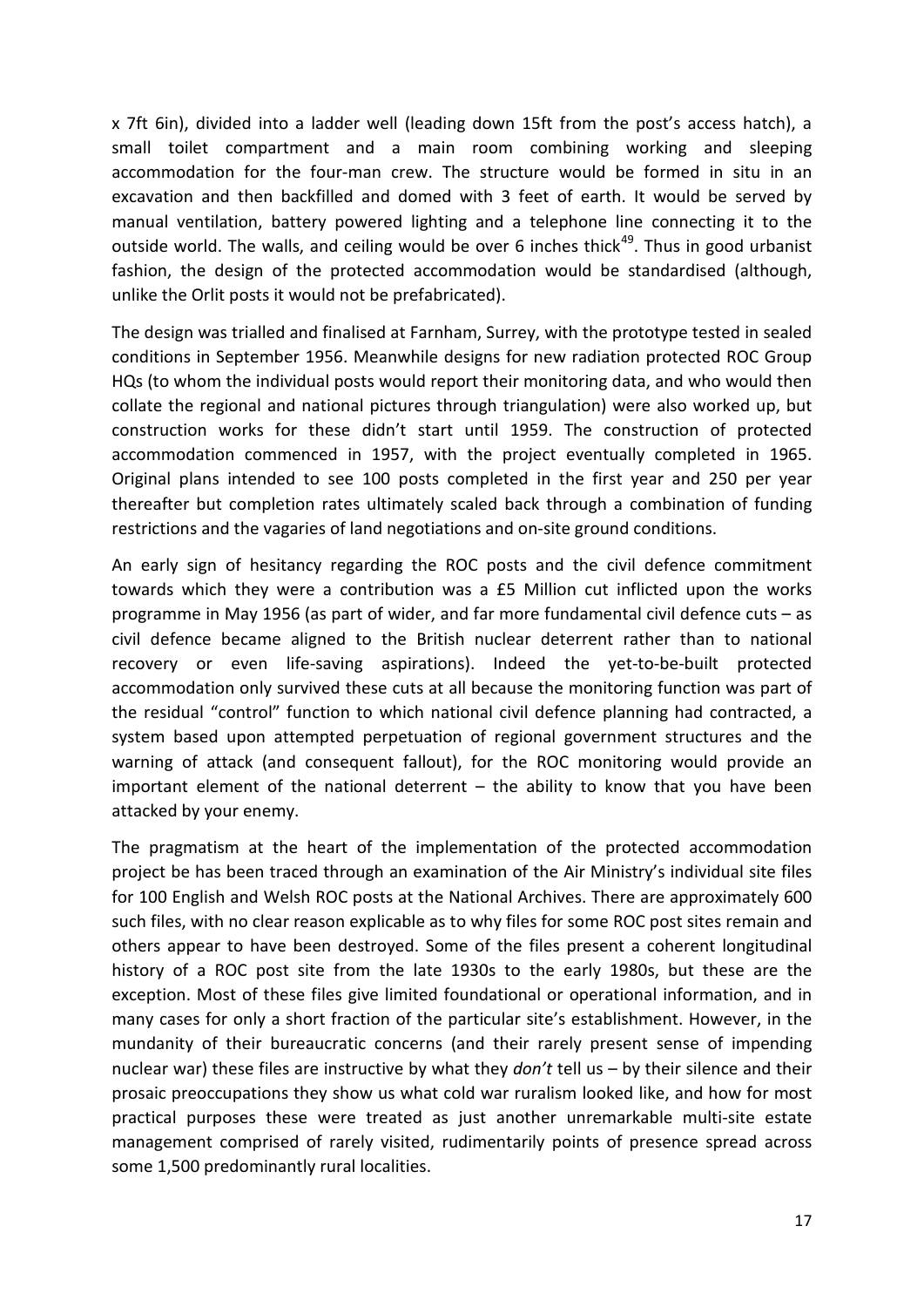The files present evidence (checklists, standardised memos and the indicia of lines of reporting information). But different areas and sub-regions appear to have been affected to greater or lesser degrees by such requirements. The files lack a consistency which might suggest an effective central function specifying and then managing to enforce such reporting. At the individual site level even something as basic and surely certain as a site name is shown to be unstable and in flux across the period of many files, and at some even the accuracy of the National Grid Reference (NGR) map referencing of the site is doubted and corrected many years into the site's existence. This is not to say that the ROC's area HQ did not know where the post in question was, but rather it is to say that it knew where it actually was *despite* the official NGR being wrong. The files show that the most likely reason for someone eventually querying the accuracy of the NGR was the attempted visit to the site by someone with no prior, or local, knowledge of it.

It is clear from the files that efforts were also made (in liaison with central government lawyers) to regularise landholdings for ROC post sites in the aftermath of the war. This to an extent shows signs of top-down systematisation, but on closer inspection the focus appears to have been on ensuring that the interest obtained (if leasehold) was no greater than 21 years. There was no apparent attempt to impose a uniformity of annual rent (even though the plot of land taken in each case for the site was the same). Rents therefore were negotiated on an open market basis with the landowner, and on occasion – seemingly at the landowner's instigation although this is not particularly clear from the files – occasionally outright ownership of the plots was taken. None of the files inspected indicated that any powers of requisition or compulsory purchase were ever used to acquire ROC post sites after the 1939-45 period. Indeed there were a number of files pointing to abortive attempts by the Ministry to acquire a site or to renew their rights of occupation there, the ROC post then having been vacated and moved elsewhere in the face of refusal by a landowner to grant or renew those rights.

The Ministry's preference for 21 year leases, rather than ownership in perpetuity at first glance seems rather strange, as it might be taken to imply that the threat of a nuclear war occurring would somehow have disappeared within 21 years. The reality however appears to be found first in the precariousness of the ROC's existence, with the Home Office (as sponsor for the UKWMO) having to battle almost on an annual basis to protect the ROC in the face of the Treasury's thirst for cuts, the Ministry of Defence's ambivalence to anything associated with civil defence and also with a now rather luke-warm Air Ministry, who still had administrative responsibility for the ROC, but whose interest in it was waning as its aircraft-spotting role fell redundant, and the blast and fallout monitoring role imposed by the Home Office upon the ROC came to the fore. It also (and perhaps more importantly) signals this programme's subordination of apocalyptic contingencies to the very present and pressing demands of standard estate management law and practice. Farmers would be aware that 21 years was the maximum duration of lease that could be granted before a greater level of security of tenure would be triggered. The Ministry's approach was therefore working within the bounds of what would appear normal to a farmer in the ordinary course of land dealings: the nuclear dimension simply didn't come into it.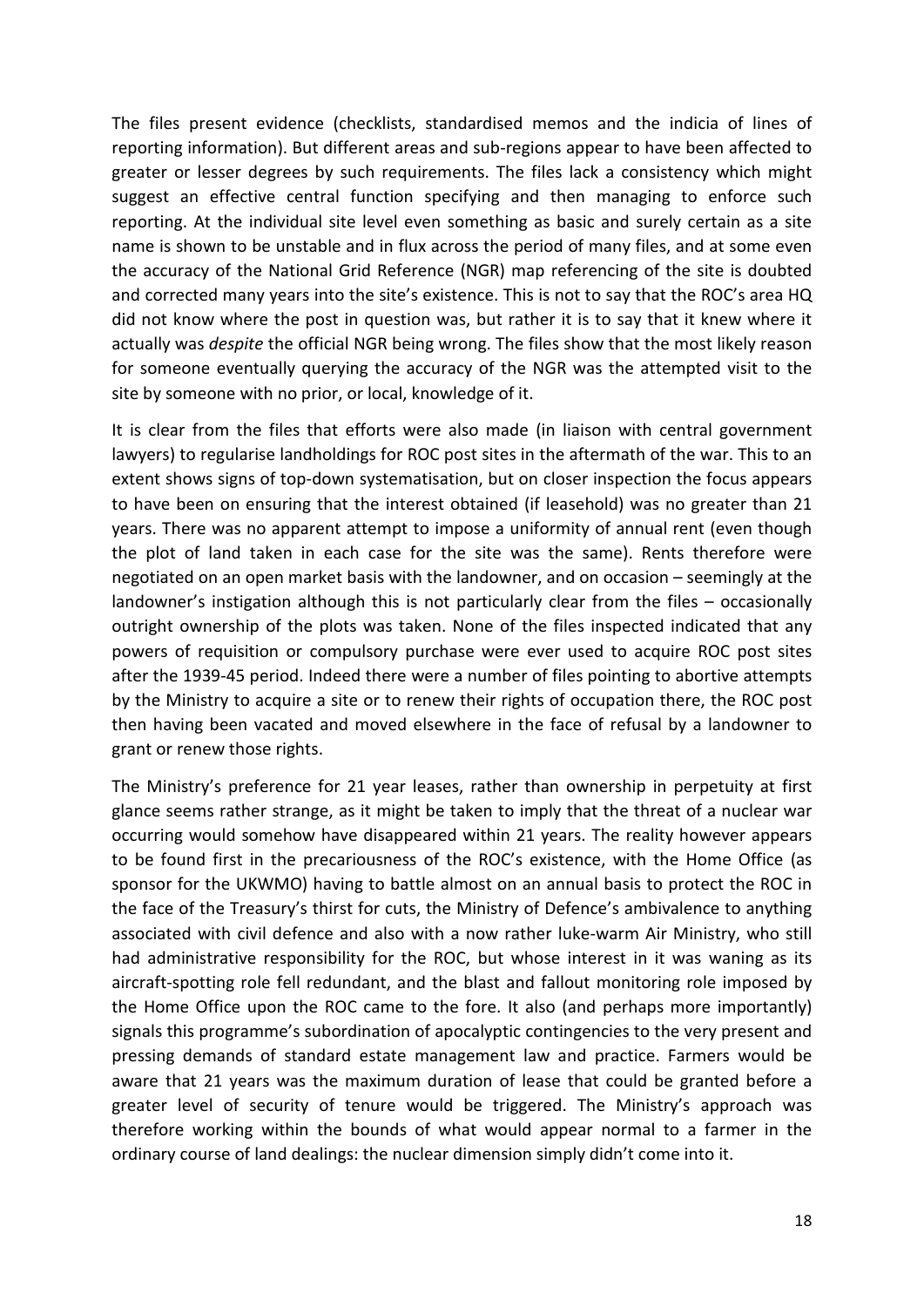A further sign of surrender to agricultural normalities was the variability of terms found within the agreed wording of leases and freehold conveyances. An extreme example can illustrate this point. A 1953 freehold conveyance for one ROC site purchase indicated that the purchaser (i.e. the Air Ministry) would have the right to bring livestock across the farmer's land and onto the demised property. The prospect of the ROC post's crew manhandling a pig or cow onto their lookout post is a false image. Those provisions had nothing to do with the operation of a site for monitoring the unfurling of cold war apocalypse, instead they were standard prudent terms for the purchaser of an otherwise landlocked portion of farmland to insist upon in normal agricultural circumstances<sup>50</sup>. This suggests that in the minds of both farmers and the Ministry's land agents the prosaic practices and negotiating gambits of the agricultural community would be more to the fore in setting up or regularising ROC post plot ownership than would the exigencies of the end of the world. Indeed the (few) leases and freehold titles traced by this study<sup>[51](#page-25-20)</sup> contained little that was indicative of ROC posts' exceptional contingent purpose, and everything that was characteristic of a generic and unexcited approach to rural land acquisition and estate management.

Cold war ruralism's pragmatism was also reflected in the decision to work with existing sites wherever possible (although some posts were relocated where post-war adjacent development, or adverse ground conditions were found to have rendered the existing sites unsuited to the installation there of the protected accommodation). This attempt to maximise the value of working within an existing provision had its limits however, for as at 1955 the entirety of the UK was not actually covered by the existing network of lookout sites. The citing of the original posts had been dictated by a need to track aircraft coming from the south and the east, as was the case originally with German aircraft in the 1939-45, and Soviet atomic bombers in the early years of the cold war. This left gaps in the western flank of the British Isles (including Northern Ireland), which would need to be filled in order to achieve the uniformly nationwide observational capacity necessitated by the metrological vagaries of drifting fallout clouds. Accordingly, the ROC had to build a presence from scratch in these areas, as Wood has described, this entailed both securing sites and recruiting ROC volunteers, in each case a task requiring the characteristic pragmatism of "tact and native cunning", and with the ROC officer tasked with this living in a:

"single-berth sleeping van [in which he] averaged a complete tyre change every 10,000 miles and three broken springs a year; bad roads, snow, floods and local hospitality were normal occupational hazards…the west highlanders reacted favourably to a polite request but were adamant in the face of direction".[52](#page-25-21)

This hardly fits the impression that we might otherwise have of a powerful, secretive state driving forward as an imperative a no-cost-spared centralised programme of national defence. Instead the impression, from this account, and from the files, is of a workaday, modest and at times impotent bureaucratic process. These posts did not require planning consent (due to a then applicable *general* exemption – not one related to national defence purposes – of state immunity from planning control) and there is accordingly very little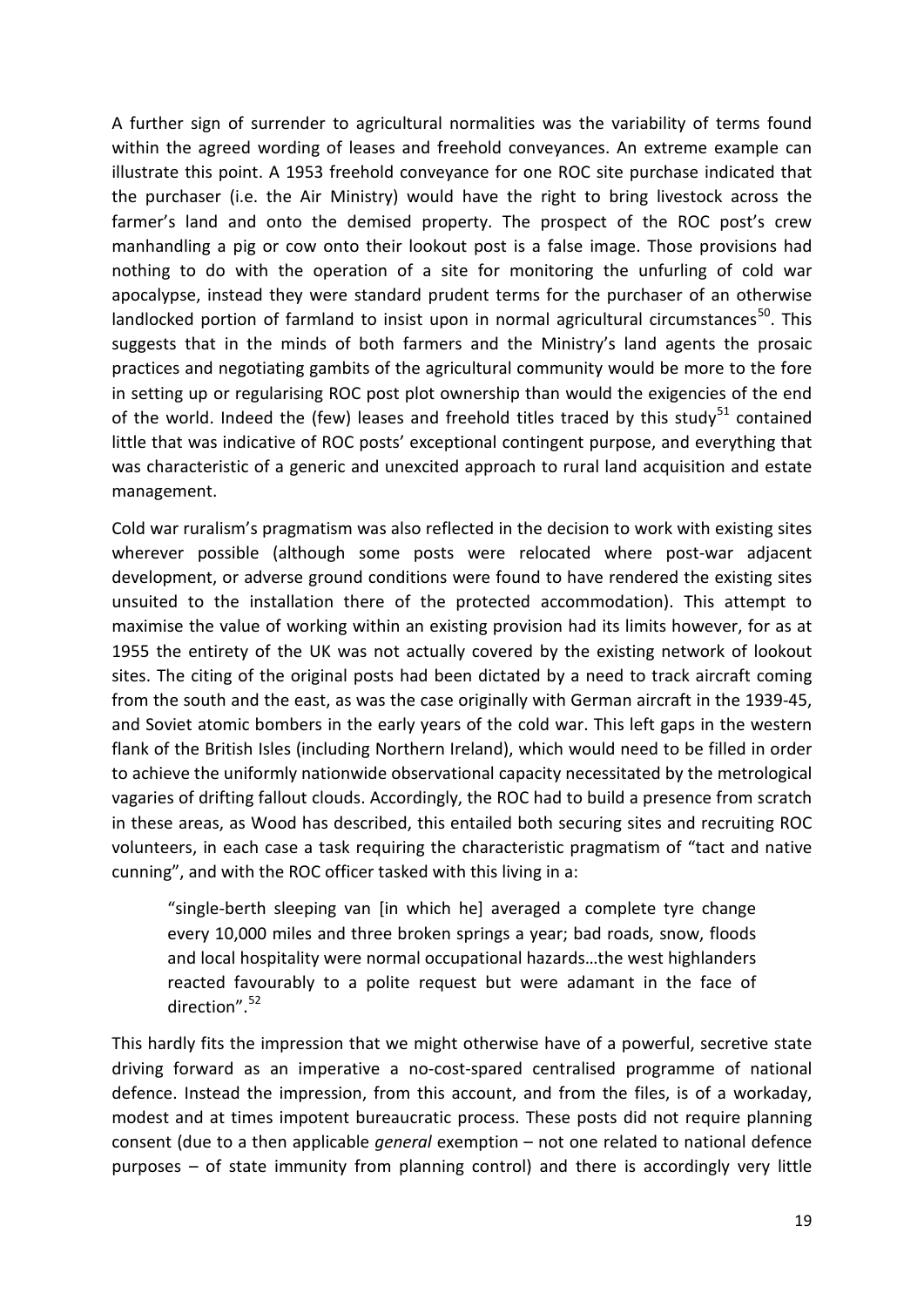evidence of liaison with local government in the siting and upkeep of these posts. Instead the key determinative relationship appears to have been with the landowner (often a farmer) and establishing and maintaining ROC posts appears to have required considerable effort to keep these landowners happy.

One file in particular emphasises this: a tenant farmer's reply to a request that he vacate a portion of his land in order to make way for a subterranean ROC post, was that he was "only prepared to agree to this if he is given the right for himself and his family…to use the shelter in the event the necessity arising for them to seek protection from radio-active fall out $^{653}$  $^{653}$  $^{653}$ . The ensuing internal ROC correspondence saw this question faithfully reported up the ROC's chain of command in pursuit of an official determination of the farmer's request. The eventual refusal was communicated back down that chain and onward to the farmer in surprisingly considerate terms, and with no hint that the request was impertinent. Incidents like this emphasise that the pattern (and balance of power between state and landowner) in roll-out of the ROC post protected accommodation programme shows nothing of the more centralised, and assertive, acquisition of farmland plots that (for example) Hefner<sup>[54](#page-25-23)</sup> has chronicled in her study of the establishment of the US' Minuteman ballistic missile fields which saw 1,000 individual missile silos installed upon two acre plots spread out across tens of thousands of acres of Great Plains farmland between 1961 and 1967.

Unlike the Orlit posts programme, for the protected accommodation there was no centralised production process – no supply of prefabricated parts – instead the protected accommodation was formed in poured concrete by local contractors, working to issued plans. Once built however, the files show instances of local adaptation to render a particular post better suited to its particular environment: some posts needed remedial works to address groundwater ingress, others needed extra security measures to guard against damage by marauding threats (but usually these were livestock or tractors, and less often scavengers, vandals or anti-nuclear protestors). Adaptation might also be necessary to keep the ROC crews happy: the need to keep these volunteers happy is a theme regularly recurring across the files, there being a fear from ROC officers that disenchantment from these volunteers would lead to there being insufficient staff to effectively man some posts, and thus gaps caused in the coverage of the national system due to failure to adequately address some localised water ingress, aggressive livestock, car parking or site access problem.

This need to keep the some-time occupants of these sentinel structures happy, posed a problem not otherwise faced in equivalent unmanned monitoring networks (e.g. radar transmitters, microwave communication masts or relay stations). And the importance of the strength of a crew's attachment to "its" ROC post should not be under-estimated. The files show that through weekend training exercises, and weekly crew meets these contingent places acted as local club-houses for their crews, with an ensuing sense of attachment to the sociality of performing these places. Whether this familiarity with the peacetime "clubhouse" nature of these chambers acted to support an appreciation of their apocalyptic purpose, or actually served to subvert it (and make ROC participation a pastime in its own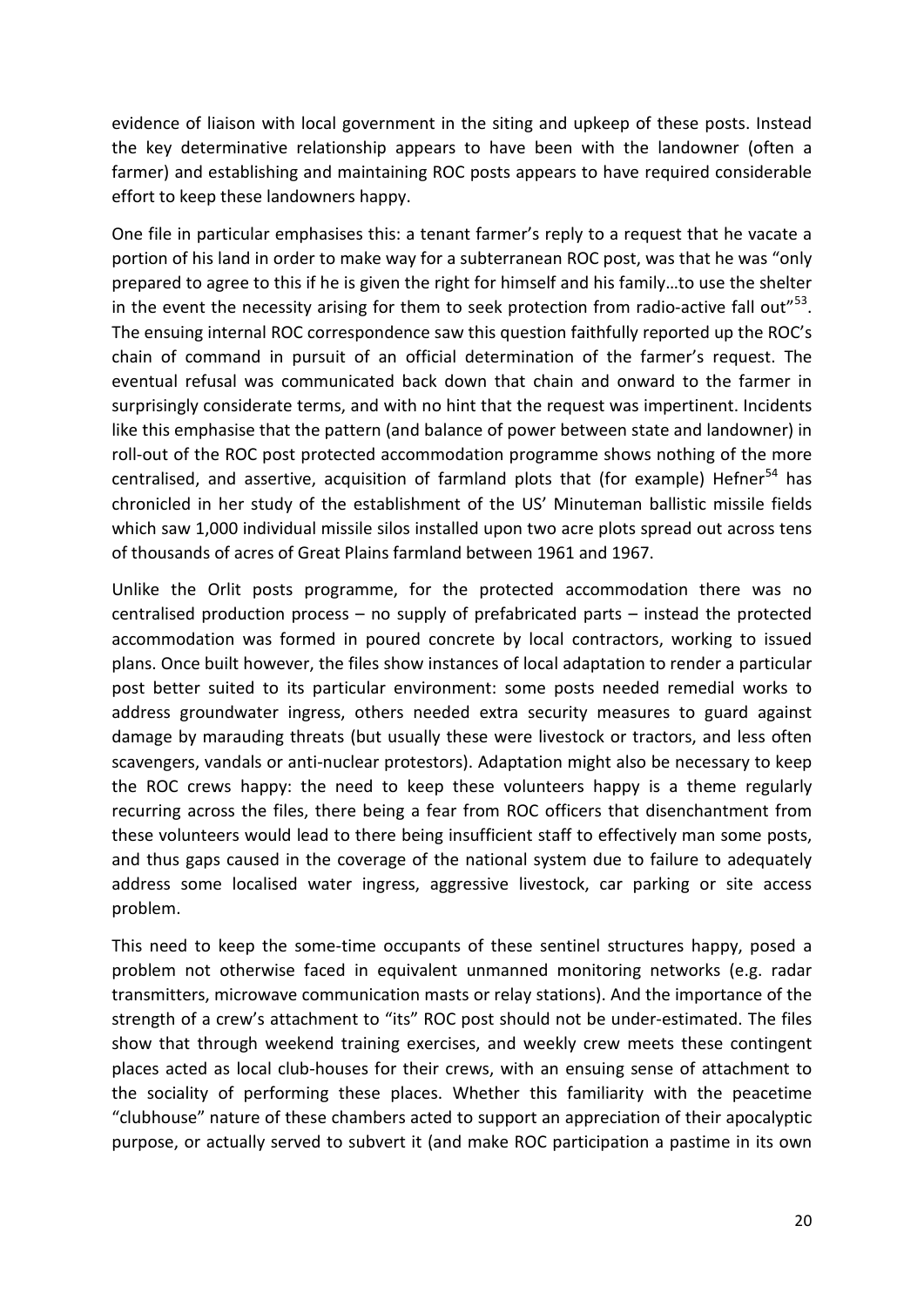terms rather than a primary commitment to national defence in extremis) was ultimately never tested.

Through local engagement by their ROC local volunteers and the Air Ministry's occasional interactions with the bemused farmers who owned the fields that these small bunkers lay beneath, these posts and their unremarkable surface features became an obscure and halfacknowledged part of their locality. ROC posts tended not to be hidden away in the "depths" of the countryside, it was a requirement of ROC post siting (relevant both to their 1939-45 and cold war purpose) that they be located within ready access of those who manned them. Accordingly most posts were cited close to roads, and their presence indicated by a gate. Through this combination of their physical presence and the connection to local volunteers, these posts could never be secret as such. However, in the mundane form of their surface features, they could easily be mistaken for buried agricultural silos or water storage tanks, and this fortuitously lent them an easily unnoticeable appearance of just another piece of rural infrastructure.

#### **Conclusion**

UK studies of the cold war's impact upon urban planning have tended to focus upon urbanism's contribution to the cold war's ideological contest, wherein "postwar urban planning became a battlefront in the cold war  $-$  a way to contain and secure cities against the threat of communism, and [to] offer a capitalist vision of the urban future..."<sup>55</sup>. Such scholarship has tended to elide the "war" element of the cold war, and thereby sidestepped examination of the cold war's planning-led response to the prospect of an all-out "hot war" conflict using city-destroying weapons of unprecedented power. This article has therefore sought to draw upon the North American cold war urbanism scholarship as a route by which to explore the UK experience of planning for, and/or building for, the impact of nuclear war upon the built environment.

In doing so this article has sought to develop five key propositions about the UK's experience of cold war urbanism – at least in so far as it can be witnessed through the ROC post protected accommodation scheme: first, that the cold war's impact upon the built environment should not be assumed to be exclusively urban. Secondly, that cold war urbanism was characterised by two components: plan-making and bunker-building, and that in any national account of the strength or weakness of its cold war urbanism needs to comprise an assessment of each element and thirdly, that any analysis of cold war urbanism should include a concern to identify who – which professionals or other actors – were actually implicated in its plan-making and building. Thus the analysis presented here has shown how the UK's relatively weak experience of cold war urbanism was predominantly rural in its footprint, that it did feature plan-making, but that that plan-making was almost exclusively done by central government civil defence planners rather than urban planners or architects. Furthermore, it has shown that in the UK relatively little of that plan-making resulted in any actual bunker-building.

In considering a rare instance of actual cold war inspired bunker-building in the UK, the case study has also shown that in seeking to extend their reach into the countryside the UK's civil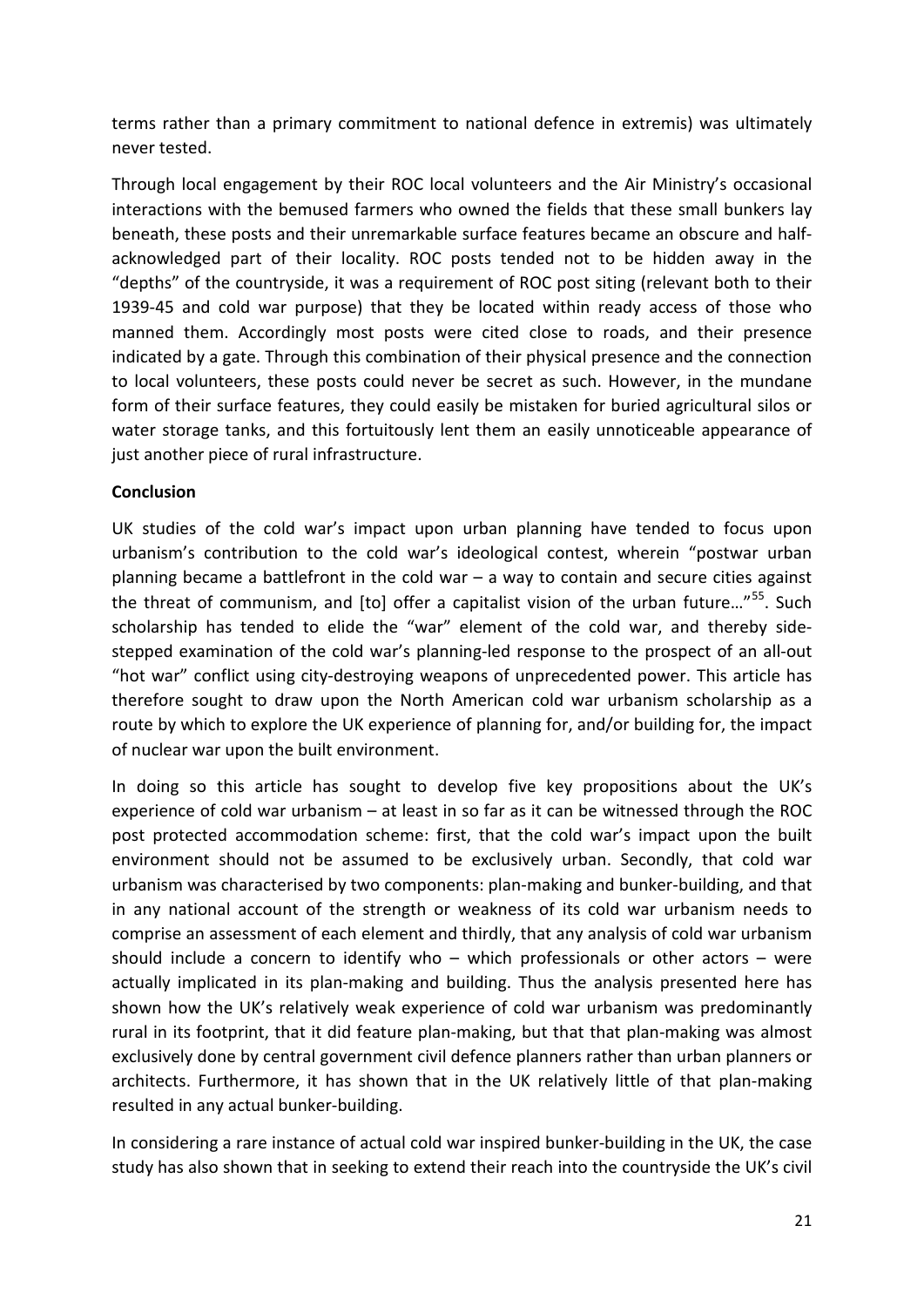defence planners had to adapt their cold war imperatives to local ways and priorities in order to get their project accomplished and maintained. This suggests the fourth conclusion: that the formation of cold war urbanism in any national or project-related should be investigated as a potentially interpenetrating process, one which might be (as was the case with the protected accommodation project) as much exposed to the prospect of non-cold war priorities shaping its form, as of cold war needs shaping the practice of urban (or rural) planning and development.

The case study's analysis of the ROC bunker-building project has explained why that programme went ahead at a time when almost all other UK civil defence related efforts were being abandoned due to a combination of financial constraint and despair in the face of the revelation of the extent of the UK's vulnerability, as a small densely populated island, to thermonuclear attack. The dawn of the H-bomb (and the problem of fallout posed by it) marked the end of any hope of meaningfully providing a comprehensive plan for national recovery, or even co-ordinated life-saving. Instead, all the British state felt able to commit to in terms of civil defence after 1956 was the establishment of the ROC post warning and monitoring network and the construction of continuity of government bunkers (Regional Seats of Government and the ROC's Sector HQs to which the ROC posts would have reported their data). And this would be achieved – as regards the ROC post element at least – via a pragmatic and modest repurposing of an existing national observation and warning network, achieved in a way that very much aspired to work within the grain of existing systems, utilising existing systems of law and land management in order to build and sustain the network and characterised by a work-a-day calmness that seems alien to the peril being modelled by the civil defence planners.

The ROC files show how a desire for a national warning and monitoring system arising from planning-directed efforts to anticipate and prepare for the ultimate contingency, translated at local level into something more approximated and subordinated often to more pressing rural concerns and realities. The files show little sense of urgency to get the network established, and little mention of nuclear anxieties. Instead the paperwork portrays the project as just another multi-site infrastructural roll-out, or adaptation. At the level of implementation the character and problems of these sites were the problems of small land possessions or wayleaves held in support if infrastructural purposes in remote fields. The establishment and maintenance of the ROC post network at the height of the cold war presents then as just another set of mundane rural land administration problems, with the solutions guided by standard country ways of doing. This remarkably understated calm banality at the heart of the UK's civil defence system, and the work-a-day tone of its implementers recalls Wakeman's depiction of the reality gap between theorists and implementers:

"while the planning avant-garde may have circulated a high urbanist discourse, it was diluted and transformed by a myriad of local practitioners who applied their own innovations, their own shambolic objects and rituals, and the technologies and material culture of their everyday lives."<sup>[56](#page-25-25)</sup>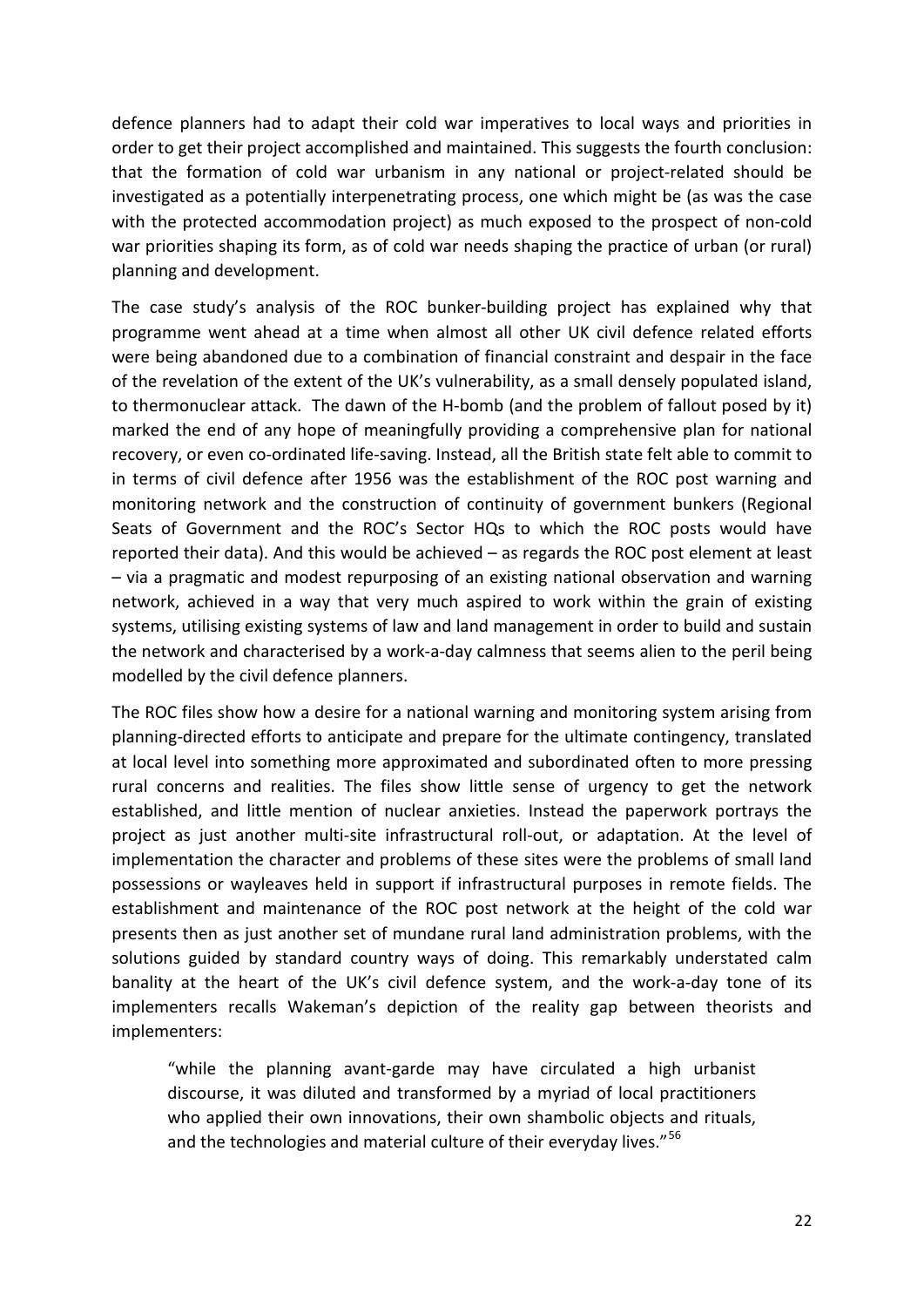This then was what cold war ruralism looked like. Instigated by the fundamental existential contingencies of nuclear war the ROC post programme diluted those abstractions, rendering them down into a familiarised and do-able ticking-over. Within this apocalyptic contingencies were subsumed within the mundane demands of the here-and-now, and its cows, farmers and mud. But cold war ruralism was not fundamentally a different way of doing than cold war urbanism, but rather a different intensity of the same thing. Thus the pragmatism shown to have been to the fore in cold war ruralism proved to be broadly effective as an adaptive strategy to achieve its civil defence aims (the roll out and manning of the ROC posts as a nationwide monitoring and reporting network), albeit through adoption of local, ad hoc and approximate methods. By 1965 the full network of underground monitoring posts had been built and were manned by the volunteers of the ROC. In that sense at least the pragmatic strategy had worked.

However in 1968, only three years later, nearly half of the ROC posts (691) would suddenly be closed, as a consequence of the final abandonment of the UK civil defence system, in the face of a further financial crisis and the ensuing search for cuts. This brings us to our fifth and final point of conclusion: that attempts in the 1950s to address the ultimate contingency of nuclear war (particularly after the rise of the H-bomb) revealed the limits of positive planning and of the forecasting and forward-planning instincts otherwise in ascendency in the post-war era. As Jeff Hughes puts it: "in constructing their imaginary space of the thermonuclear apocalypse and after, the planners literally reached the limits of language – not just the indescribable, but also the *unthinkable*"[57](#page-25-26). The costs brought to the surface by such attempts to plan for nuclear war also exceeded the limits of affordability. The sheer scale of what would have been necessary – and in 1955 Strath had concluded that the only chance of substantive survival lay in "the transformation of the physical and social architecture of the country" $58 58 -$  simply lay beyond reach.

1968, coincidentally also marked the moment at which positive planning lost its confident grip upon urban and regional planning: as that year also saw the ascendancy of negative planning, with the 1968 Town & Country Planning Act declaring local plans to no longer be templates for public sector-led provisioning but instead re-designating them as guides for the scrutiny of private-sector led development. But it is perhaps more telling for the purposes of tracing the limits of the UK's cold war urbanism to note that 1968 also saw the Home Office, following up in the wake of the civil defence cuts, emphasising to local authorities by Government Circular that their obligations to continue planning for civil defence under the Civil Defence Act 1948 remained extant. In doing so the Home Office sought to make clear that future civil defence activity should now:

"consist primarily of planning how to raise the level of preparations should the circumstances demand it…rather than of making physical preparations against the contingency of an imminent war"<sup>[59](#page-25-28)</sup>.

In short: plan, but don't build. This returns us to the fundamental fault line within cold war urbanism – one acknowledged in the North American studies, and certainly borne out in the case of this UK study – the gap between plan-making and the cold war related implementation or control of any actual development. As this article has shown, in the UK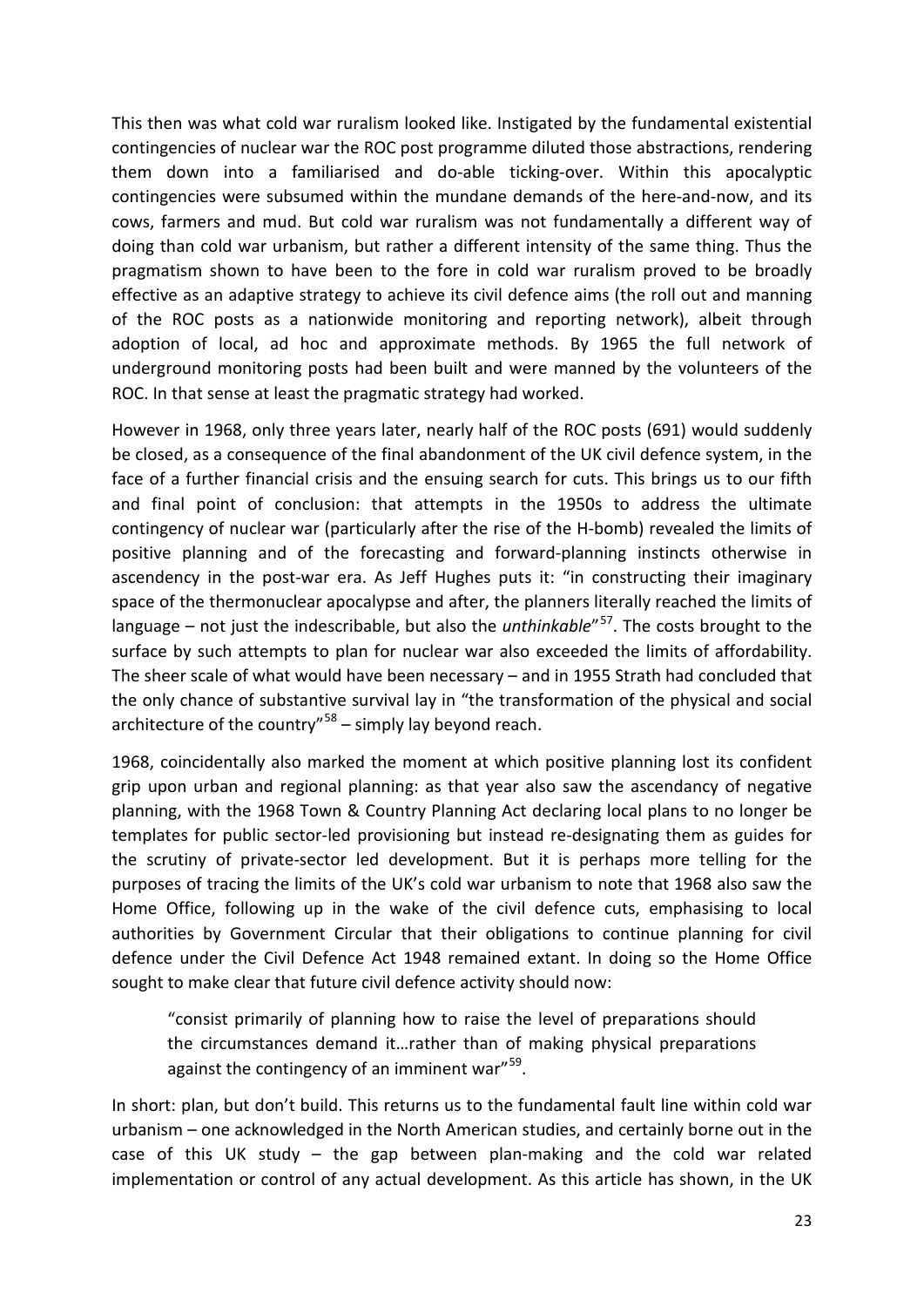context plan-making was hard enough, but proceeding to actual bunker-building was considerably harder still.

<span id="page-24-10"></span>

<span id="page-24-15"></span>

<span id="page-24-17"></span><span id="page-24-16"></span>

ed. Robert Fishman, 1-29 (Washington D.C.: Woodrow Wilson Press), 4.<br><sup>16</sup> Klemek, The Transatlantic Collapse of Urban Renewal, 7.<br><sup>17</sup> Klemek, The Transatlantic Collapse of Urban Renewal, 2.<br><sup>18</sup> Michel Foucault, Security, Burchell (Basingstoke, U.K.: Palgrave Macmillan, 2007).

<span id="page-24-18"></span><sup>19</sup> Matthew Grant (2008) "Home Defence and the Sandys Defence White Paper, 1957" Journal of Strategic<br>Studies, 31 no.6: 925-949, 928.

<span id="page-24-20"></span><span id="page-24-19"></span><sup>20</sup> Ward, Planning and Urban Change, 71.<br><sup>21</sup> Strath Report, The Defence Implications of Fall-Out from a Hydrogen Bomb. Report by a Group of Officials, 8 March 1955 (National Archives (NA): CAB 134/940, HDC (55) 3).<br><sup>22</sup> Strath Report, 15.<br><sup>23</sup> See the Joint Technical Warfare Committee's 1946 report Future Developments in Weapons and Methods of

<span id="page-24-21"></span>

<span id="page-24-23"></span><span id="page-24-22"></span>War, 31.7.1946. NA CAB 134/316. HDC(46)2.<br><sup>24</sup> See the Report by the Home Defence Committee Working Party 'The Initial Phase of a War', NA HDC(53)7,

24.7.1953.<br> $25$  Grant, After the Bomb.

<span id="page-24-26"></span>

<span id="page-24-28"></span><span id="page-24-27"></span>

<span id="page-24-25"></span><span id="page-24-24"></span><sup>26</sup> Patrick Abercrombie, Greater London Plan (London, UK: University of London Press, 1945).<br><sup>27</sup> Grant, After the Bomb, 24.<br><sup>28</sup> NA, HO 322/136. Letter from the Town Clark, Coventry, to the Home Secretary, 7.4.1954.<br><sup>29</sup> of civil and military officials (GEN 465) on 12 March 1954, in the wake of the Castle Bravo detonation.

<span id="page-24-29"></span> $30$  Peter Sloterdijk, Terror from the Air (Los Angeles: Semiotext(e), 2010), 9.

<span id="page-24-0"></span> $1$  See for example: Jennifer S. Light, From Warfare to Welfare: Defense Intellectuals and Urban Problems in Cold War America (Baltimore: John Hopkins University Press, 2005); David Monteyne, Fallout Shelter: Designing for Civil Defense in the Cold War (Minneapolis: University of Minnesota Press, 2011) and Andrew Burtch Give Me Shelter: The Failure of Canada's Cold War Civil Defence (Vancouver: University of British

Columbia Press, 2012).

<span id="page-24-1"></span> $2$  A notable exception here being Gretchen Hefner's The Missile Next Door: The Minuteman in the American Heartland (London, UK: Harvard University Press, 2012).

<sup>&</sup>lt;sup>3</sup> Christopher Klemek, The Transatlantic Collapse of Urban Renewal: Postwar Urbanism from New York to

<span id="page-24-4"></span>

<span id="page-24-3"></span><span id="page-24-2"></span>Berlin (London, UK: University of Chicago Press, 2012).<br><sup>4</sup> Ralph Lapp Must We Hide? (Cambridge, UK: Cambridge University Press, 1949), 141-2.<br><sup>5</sup> Kathleen Tobin, "The Reduction of Urban Vulnerability: Revisiting 1950s Ame

<span id="page-24-5"></span><sup>&</sup>lt;sup>6</sup> Matthew Farish, The Contours of America's Cold War (Minneapolis: University of Minnesota Press, 2010).<br><sup>7</sup> Light, From Warfare to Welfare, 14.<br><sup>8</sup> Monteyne, Fallout Shelter, xii.

<span id="page-24-6"></span>

<span id="page-24-8"></span><span id="page-24-7"></span><sup>9</sup> Matthew Grant, After the Bomb: Civil Defence and Nuclear War in Britain, 1945-68 (Basingstoke, UK: Palgrave

<span id="page-24-9"></span>Macmillan).<br><sup>10</sup> For example: Wayne D. Cocroft & Roger J.C. Thomas, Cold War: Building for Nuclear Confrontation 1946-1989 (Swindon, UK: English Heritage, 2004) and Nick McCamley, Cold War Secret Nuclear Bunkers: The Passive Defence of the Western Worlds during the Cold War (Barnsley, UK: Pen & Sword, 2007).<br><sup>11</sup> Stephen V. Ward, Planning and Urban Change, (London: Paul Chapman Publishing, 1994), 80.<br><sup>12</sup> Gordon E. Cherry, The Evolution of Bri

<span id="page-24-11"></span>

<span id="page-24-12"></span><sup>2-3.&</sup>lt;br><sup>13</sup> Gordon E. Cherry, Town Planning in Britain since 1900 – The Rise and Fall of the Planning Ideal (Oxford, UK: Blackwell, 1996), 89.<br><sup>14</sup> Andrew W. Gilg, Planning in Britain: Understanding & Evaluating the Post-War System (London, UK: Sage,

<span id="page-24-13"></span><sup>2005), 10.</sup>

<span id="page-24-14"></span><sup>&</sup>lt;sup>15</sup> Robert Fishman "An Introduction and Interpretation" in The American Planning Tradition: Culture and Policy,